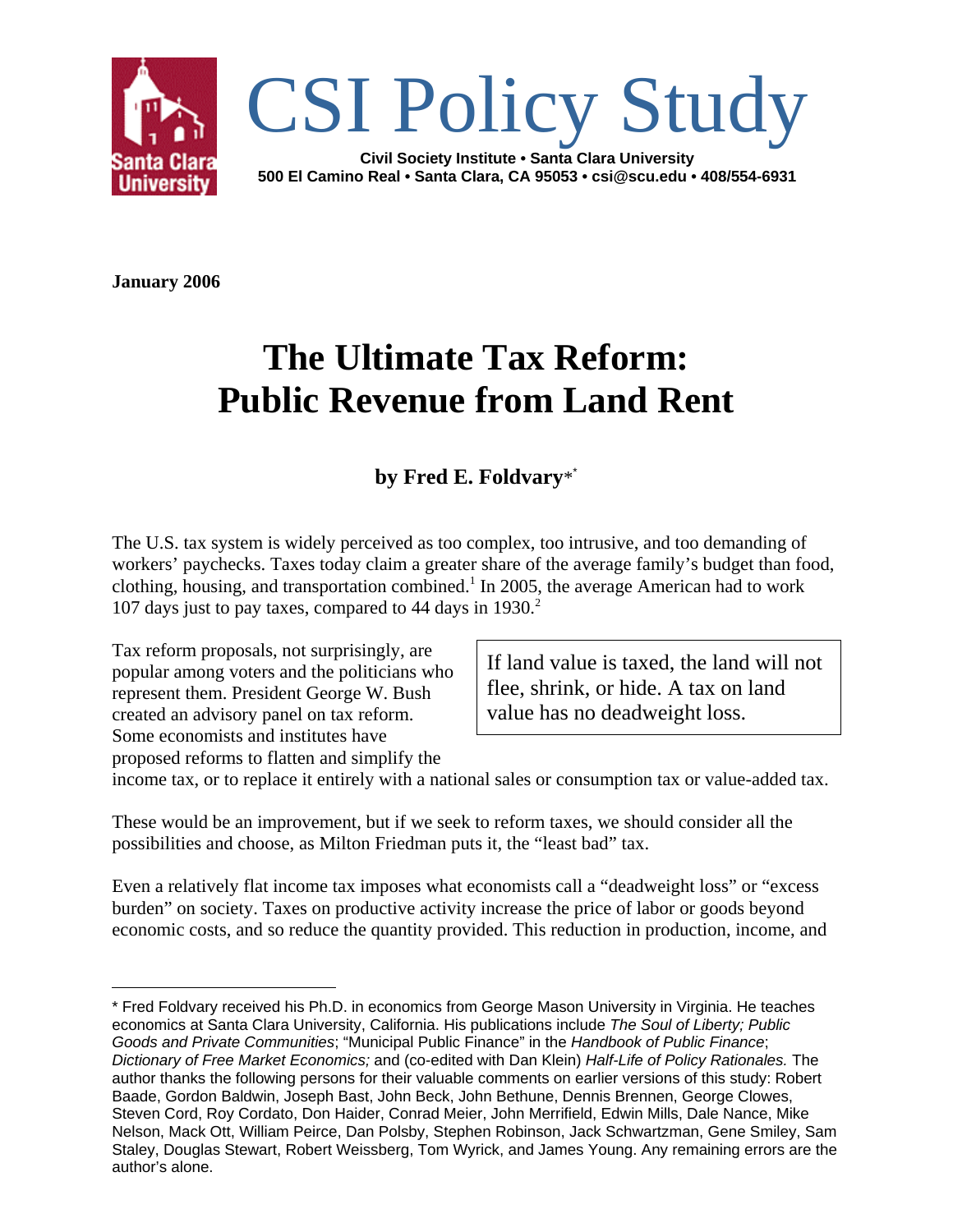investment is a misallocation of resources. Resources are wasted because they do not go to where they are most wanted. We can reduce this excess burden by reducing taxes, but changing the type of tax can also reduce this deadweight loss. Economists recognize that if we tap for public revenue a resource whose quantity is fixed, the excess burden disappears. The tax does not reduce the supply and does not increase prices.

This might seem too good to be true, but in fact, such a resource exists everywhere and is indispensable for human action. That resource is land. The supply is fixed, immobile, and inherently visible. If land value is taxed, the land will not flee, shrink, or hide. A tax on land value has no deadweight loss. If the purpose of tax reform is to reduce the extra costs imposed on the economy, a tax on land value does this far better than any tax on income or goods.

The economist Henry George analyzed taxing land value and untaxing labor and capital in his book, *Progress and Poverty*.

If you currently pay property taxes on a home or business, you may be shaking your head at this point. You are not eager to read about a proposal that would make your taxes even more onerous. But the proposal here is not to increase taxes but to *shift and reduce* taxation. Unless you own a valuable vacant

lot, the proposal presented below would most likely *reduce* your total tax bill, since if fully implemented it abolishes taxes on your earnings and spending, and it also eliminates the portion of real property taxes that falls on buildings and other improvements.

The tax reform presented here is not new. It has been working to some degree in many cities and countries around the world. The idea probably obtained its greatest popularity in the U.S. in the late 1800s, when the economist Henry George analyzed taxing land value and untaxing labor and capital in his book, *Progress and Poverty.*

Many economists have since then expanded on George's writing, examining both the theory and the evidence. There is even a "Henry George Theorem," which proves that in a community with optimal population, the land rent equals the value of the community's public goods. Modern economics thus affirms George's theory in a more comprehensive and more rigorous form, although the empirical question of how much revenue could be obtained from rent would benefit from more research.

An advance on George made by Spencer Heath, Spencer MacCallum, myself, and others has been to apply the economic concept of rent-based public revenue to private communities, showing that proprietary communities such as hotels, as well as associations such as condominiums, in effect use site rentals for their revenue, with the implication that most government programs could be shifted to private communities, where the rentals would be collected by contract. Examining this application would take us away from the focus of tax reform and the analysis of land rent for government revenue, but it is useful to point out that economic actors in a competitive market use rentals to pay for public goods because that is most efficient.

The use of land value or land rent for public revenue thus has proponents today, but their voices have not been widely heard in the debate over tax reform, and there are also opponents. The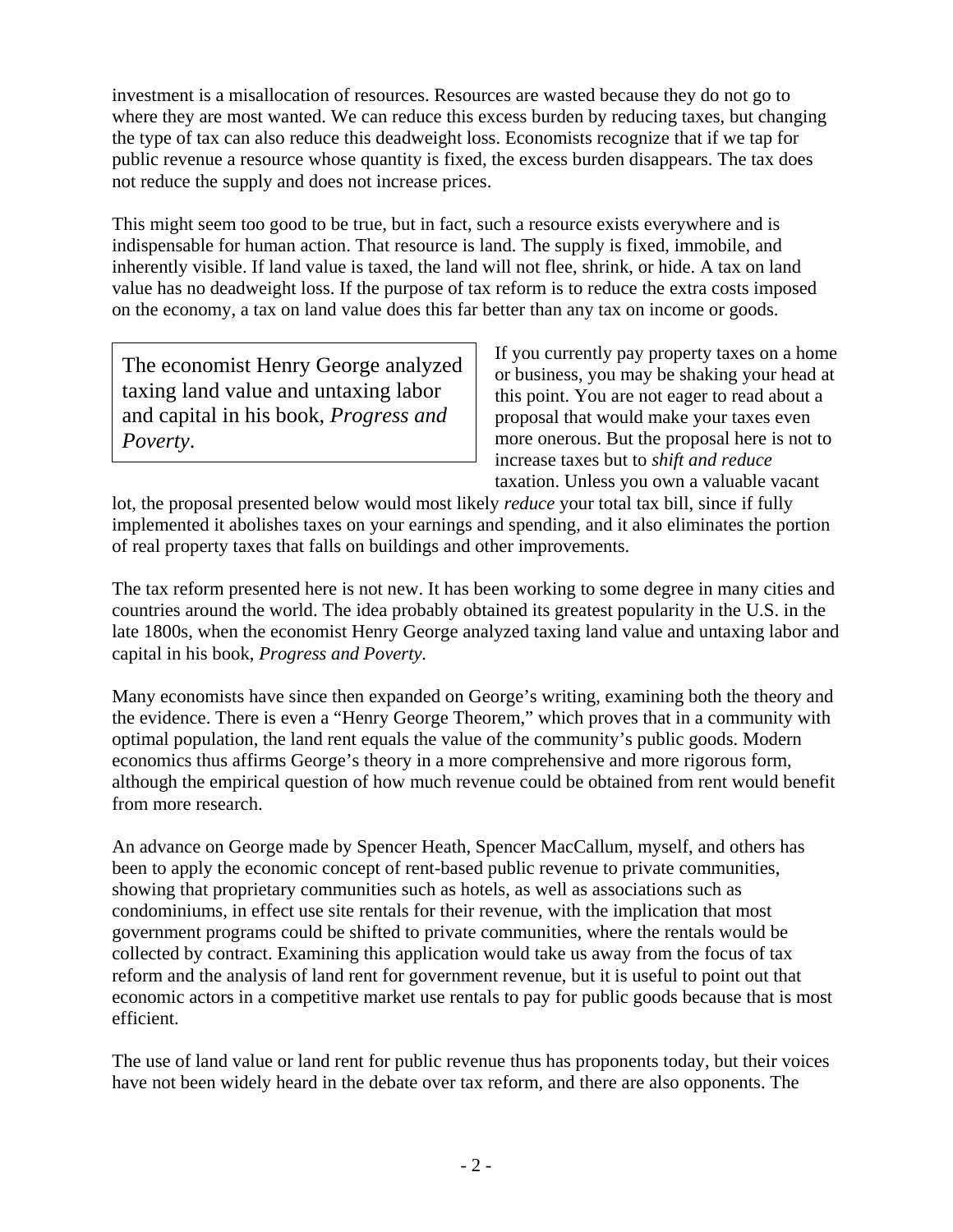purpose of this report is to give greater voice to land value taxation and to better inform those interested in tax reform about this alternative. We can best judge among options when we consider the whole range of possibilities.

### *Organization of this report*

Part 1 of this report sketches the outline of the "least bad" tax policy: one that does not violate a citizen's right to the fruits of his labor or his privacy; does not distort incentives to work and save; and minimizes the costs of compliance and administration.

Part 2 describes how land value taxation works. Part 3 discusses historical thought on land value taxation.

The impact of land value taxation, and a comparison with other taxes, is discussed in Part 4. Part 5 discusses the actual practice of land value taxation. Part 6 shows how land value taxation would help decentralize government. Part 7 concludes.

The "least bad" tax policy is one that does not violate a citizen's right to the fruits of his labor or his privacy; does not distort incentives to work and save; and minimizes the costs of compliance and administration.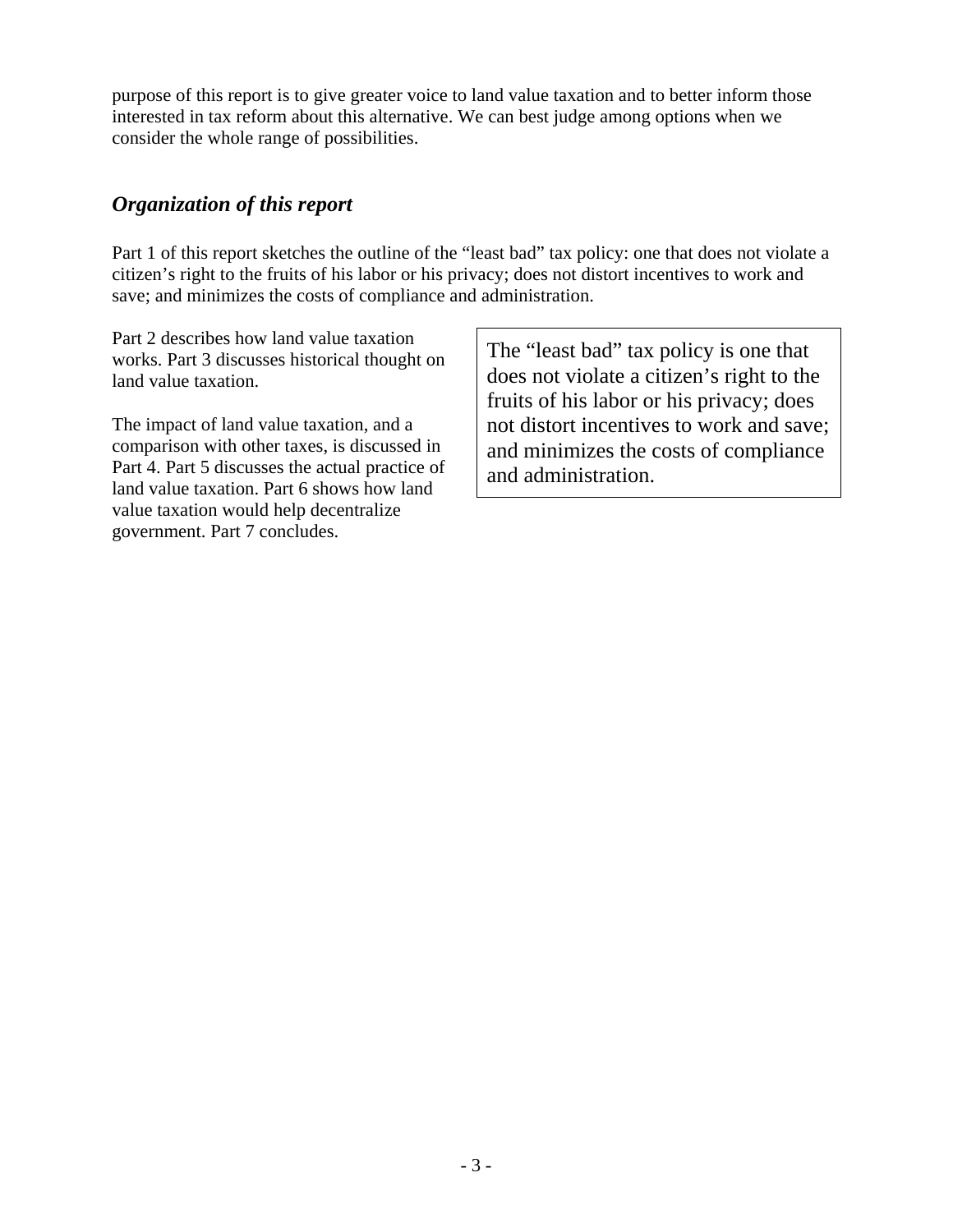## **In Search of the Least-Bad Tax Policy**

Taxes, while ostensibly payments made for the services of government, are quite unlike payments made in the marketplace. The prominent libertarian economist Murray Rothbard was among those who emphasized taxation as a "coerced exchange,"<sup>3</sup> in that few would freely choose to pay taxes if not for the penalties imposed on those who refuse to do so. But taxes are also different from market prices in that the tax usually has no relation to any specific benefit. Income and spending are taxed because of "ability to pay," meaning there is a flow of funds from which money can be siphoned, to put it politely.

Land value taxation, too, is based on the benefit principle. Rent reflects neighborhood amenities.

In contrast, user fees (truly voluntary fees, not excise taxes disguised as fees) are somewhat like market prices, as the user pays for a specific and wanted benefit, such as entrance to a park. Land value taxation, too, is based on the benefit principle and on

market prices. A landowner receives *extra* land value or land rental from the government infrastructure, security, schooling, transit, fire protection, and so on. Land rent, priced by the market, reflects the neighborhood amenities.

What qualities make for the best (or least-bad) tax system? Public finance economists identify simplicity, efficiency, fairness, and revenue sufficiency as the proper objectives of tax policy.<sup>4</sup> In his *Wealth of Nations*,<sup>5</sup> Adam Smith identified equality, certainty (clear manner and quantity), convenience, and economy in collection. Transparency is also an important criterion; visible taxes are better than hidden taxes.

In *Progress and Poverty* (1879), his most important book, Henry George contended the ideal tax would most closely conform to the following conditions, similar to those of Smith:

1. That the tax bears as lightly as possible upon production, minimizing the excess burden or deadweight loss.

2. That the revenues be easily and cheaply collected, and fall as directly as may be upon the ultimate payers—so as to take from the people as little as possible in addition to what it yields the government.

3. That it be certain and visible, so as to give the least opportunity for tyranny or corruption on the part of officials, and the least temptation to lawbreaking and evasion on the part of the taxpayers.

4. That it be equitable, giving no citizen an arbitrary advantage or privilege, and in being consistent with moral principles.<sup>6</sup>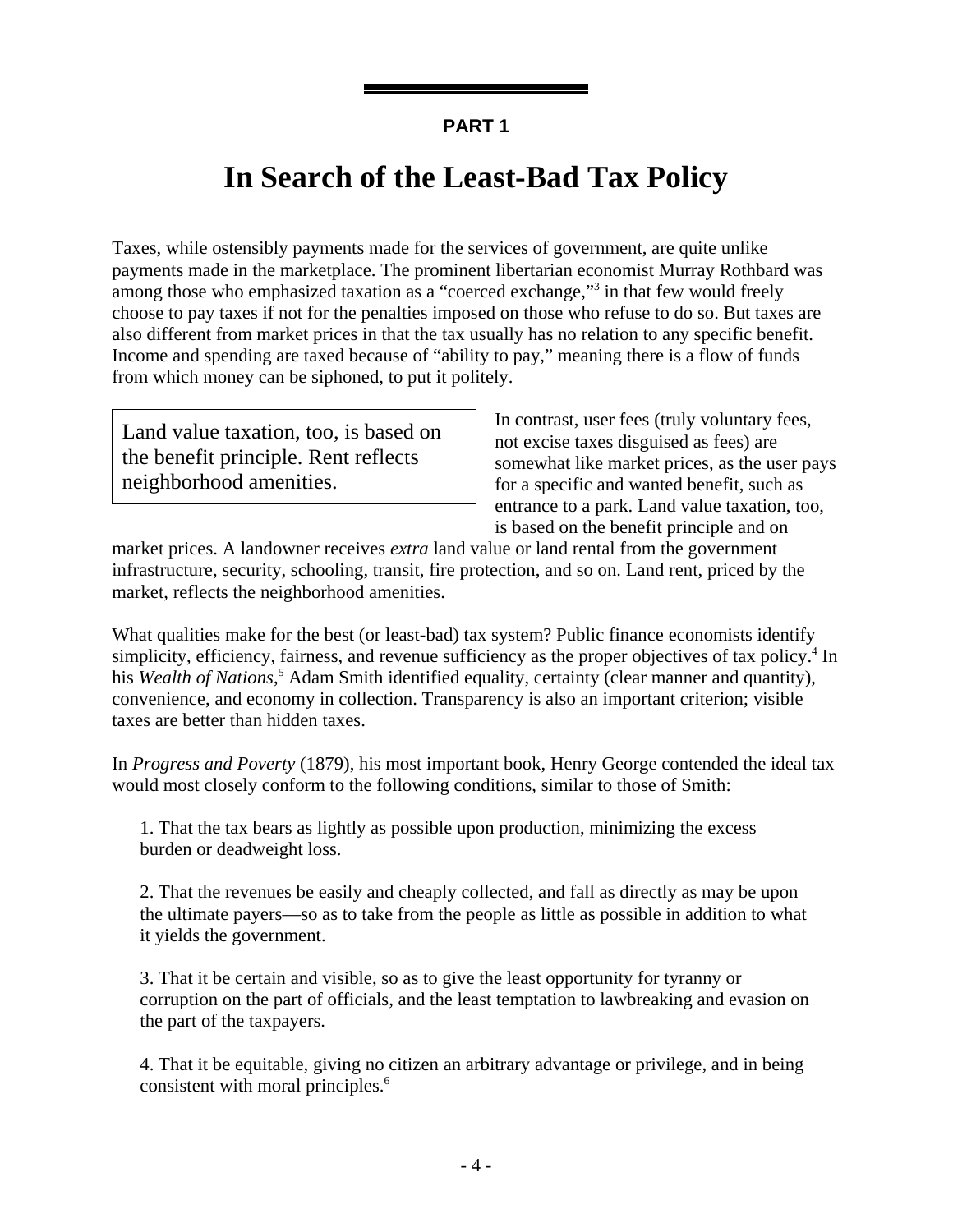The two things most people want from the economy and from public revenue are efficiency and equity. As to efficiency, as the world-famous free-market economist Milton Friedman stated, "the least bad tax is the property tax on the unimproved value of land,

The two things most people want from the economy and from public revenue are efficiency and equity.

the Henry George argument of many, many years ago."<sup>7</sup> We will see how Friedman is right, why land value taxation best fits the criteria of Smith and George and modern economics.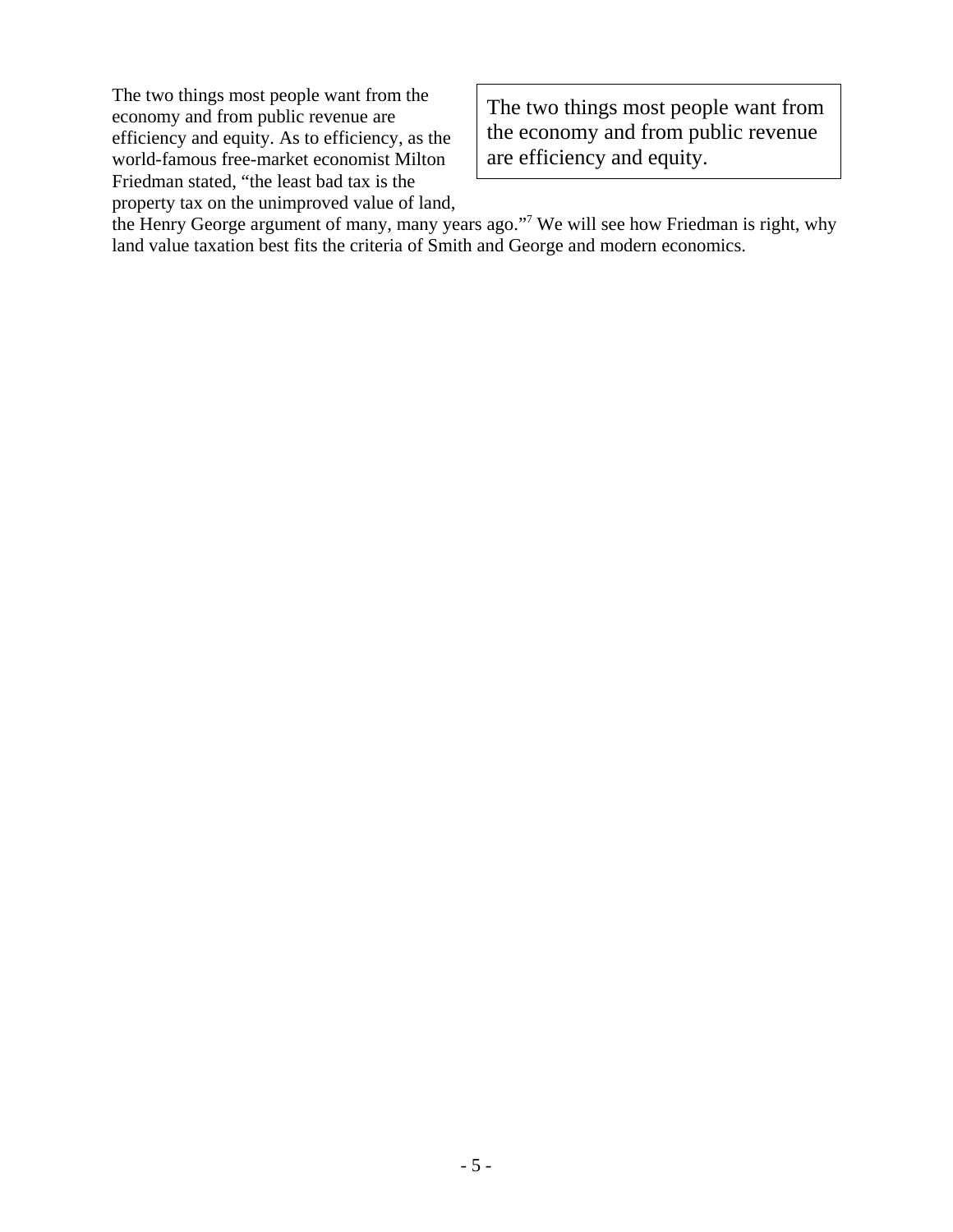## **"Lower Taxes to the Ground"**

"Land," in the language of economics, includes all natural resources: the three-dimensional space on the surface of the Earth (including space in and on water); material land such as minerals, water, and oil; the electromagnetic spectrum; wildlife (including wild animals and forests); and satellite orbits.

The "economic rent" ... refers to the maximum that a tenant would bid for the use of the site.

The most important potential source of public revenue from land is real estate sites. The income from land has been called "ground rent," "economic rent," or just "rent." The term "rent" here will refer to the income only from the land, excluding what is

paid for the use of the improvements. The "economic rent" with respect to land refers to the maximum that a tenant would bid for the use of the site. I have called this "geo-rent" to differentiate it from "rent" as a payment for any resource or from the actual amount a tenant may pay, which could be less than what the market could bear.<sup>8</sup>

Land value taxation taps the geo-rent. Like today's real property tax, a land value tax would have some tax rate that would tap some percentage of the land value or rent. I suggest 80 percent of the geo-rent be used for public revenue. The landowner would pay it from the rental he collects from the tenant, or if owner-occupied, from the implicit rental value he obtains from the site. The 80 percent rate would leave some of the land rent with the landowner to have a margin for assessment error and also to maintain a positive price for the land to facilitate its sale.

There are several methods of assessing land value or rent. One way is to calculate the replacement value of the existing improvements (unless they are historic), and then subtract the depreciation of the buildings. Then subtract the building value from the total property value. What is left is land value. For commercial property, one also can take the net income and subtract the return on the improvements (using some interest rate), the remainder being land rent. In some places there is vacant or bare land that has a market price, and sometimes there are separate owners for the land and the improvements, for which data can be derived from leases and sales. The assessors then smooth out the neighborhood land values, using computerized maps. It is not necessary to individually assess the values of most of the buildings in a neighborhood, since most lots in a locality will have a similar value per lot.

Assessors enter this data into computers, which generate neighborhood maps. The assessors interpolate or smooth out the prices of lots between those for which they have recent sales or rental data, since land values tend to be similar in a neighborhood unless there is some special feature such as corner lots or odd-sized lots.

It does not matter whether the tax is based on the land value or the land rent. I suggest basing it on the land value, similar to current real property taxes. The price of land is related to the rent by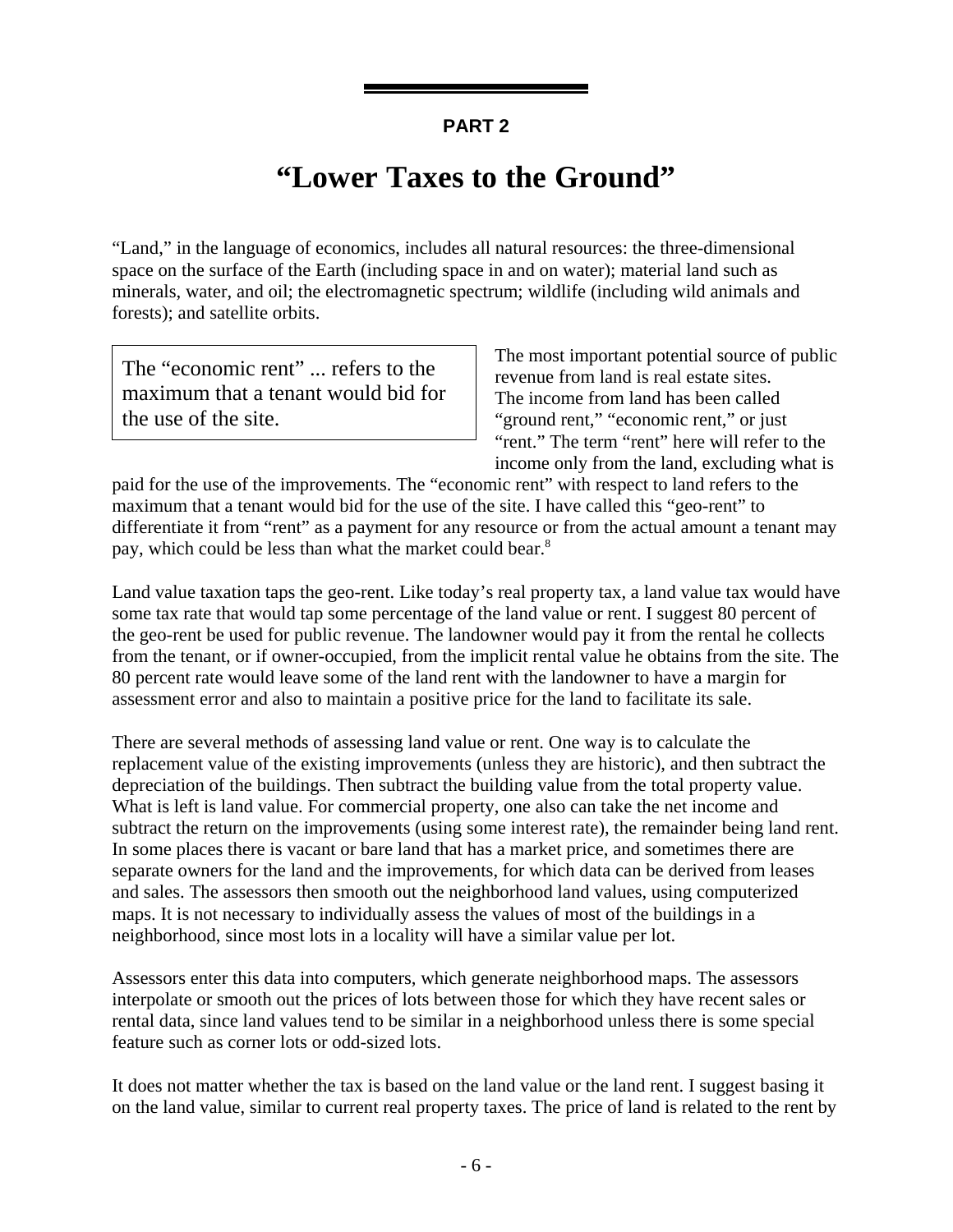a formula, where p is the price, r the annual rent (assuming constant rents), i the real interest rate (after subtracting the inflation rate), and t the tax rate on the price (so if  $t = .1$ , the tax is 10 percent of p):

$$
p = r / (i+t).
$$

The fraction f of the rent taken is

$$
f = t / (t + i)
$$

Alternatively, given the fraction of the rent that is taxed, the tax rate on the land price p, given interest rate i, is

$$
t = f\mathbf{i} / (1-f),
$$

i.e. the (fraction of rent) times (the real interest rate) divided by (one minus the fraction).

For example, suppose we want to tax 80 percent of the geo-rent, hence f=.8. Suppose the real interest rate is 5 percent, hence  $i=0.05$ . Then the tax rate on land value is:

$$
t = .80 * .05 / .20 = .04/.20 = 20
$$
 percent.

A tax of 20 percent of land value taps 80 percent of the economic rent. Note that the land price falls as either the interest rate or the tax rate rises. The approximate ratio of the price of taxed land to non-taxed land is:

$$
i/(i+t)
$$

So if t is 20 percent and i is 5 percent, then the price of the taxed land would be about one-fifth of the price of the untaxed land.

The rental value of oil, minerals, and water is more complex. Government often subsidizes water, especially to agriculture, selling below cost, whereas efficient provision would base the price on the market price, often above cost, the extra amount being rent. Offshore oil leases are commonly bid on by companies, and the bids are basically the rent they pay for the leases. There can also be extraction fees that take the rent as the raw material is taken out. Such fees can be paid for taking natural resources such as timber and wildlife.

The frequencies of the electromagnetic spectrum also can be taxed as a type of natural resource. The market for the frequencies will set the rent. If an active market does not exist, then the current users can self-assess, subject to having to sell if another user wishes to buy it at that assessment plus some set premium.

Some may wonder why anyone would own land if most of the rent is taxed away. One would own land for the same reason people rent land: in order to use it. Ownership also gives the title holder rights of possession, the ability to control the use of the site indefinitely.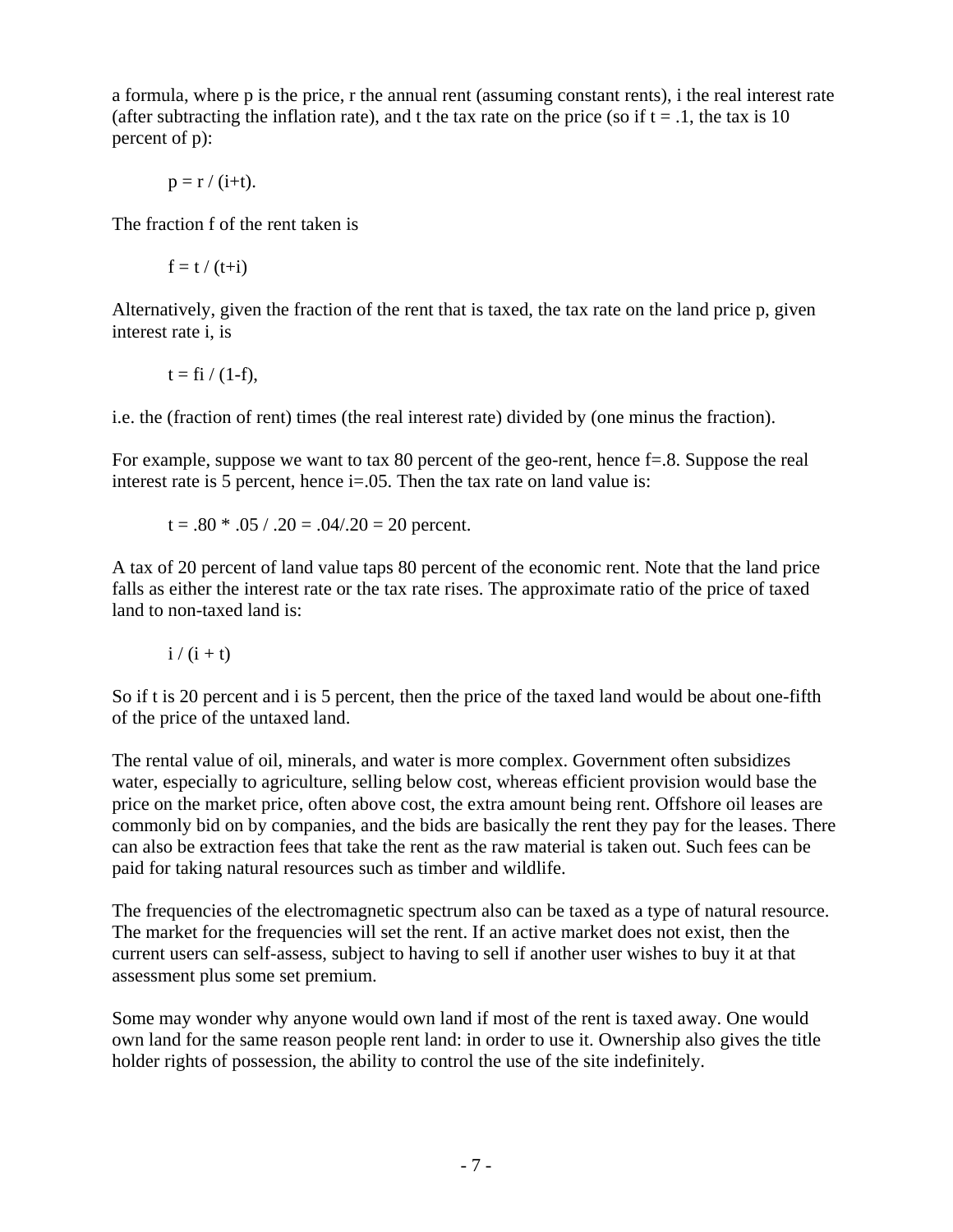Today there is also a speculative motive for owning land, to profit from the increase in its price. With most of the geo-rent tapped for public revenue, the speculative motive would be dampened. That would benefit the economy, since with a lower price of land, funds that now go to buy land would instead go to build more capital goods, hire more labor, or provide better training.

With a lower price of land, funds that now go to buy land would instead go to build more capital goods, hire more labor, or provide better training.

The tax on the geo-rent would be borne by the owner, not the tenant. If a landlord, who was already charging what the market could bear, tried to pass on the tax, he would face vacancies. Some say that since the tax would be invisible to renters, the link between using public services and paying for them would be

broken. But productive public services increase the geo-rent, so that link is there. If government revenue is wasted, then indeed this does not generate rent, and a land value tax without corresponding benefits would reduce land value. Pressure for a productive use of public revenue would come from the landowners more than from the tenants. But that is no different than the situation today; poor folks pay little or no income tax and no property tax, and typically they get government assistance. This is an argument not against the use of rent, but in favor of privatizing government programs. In the private sector, the link between ownership and control is stronger.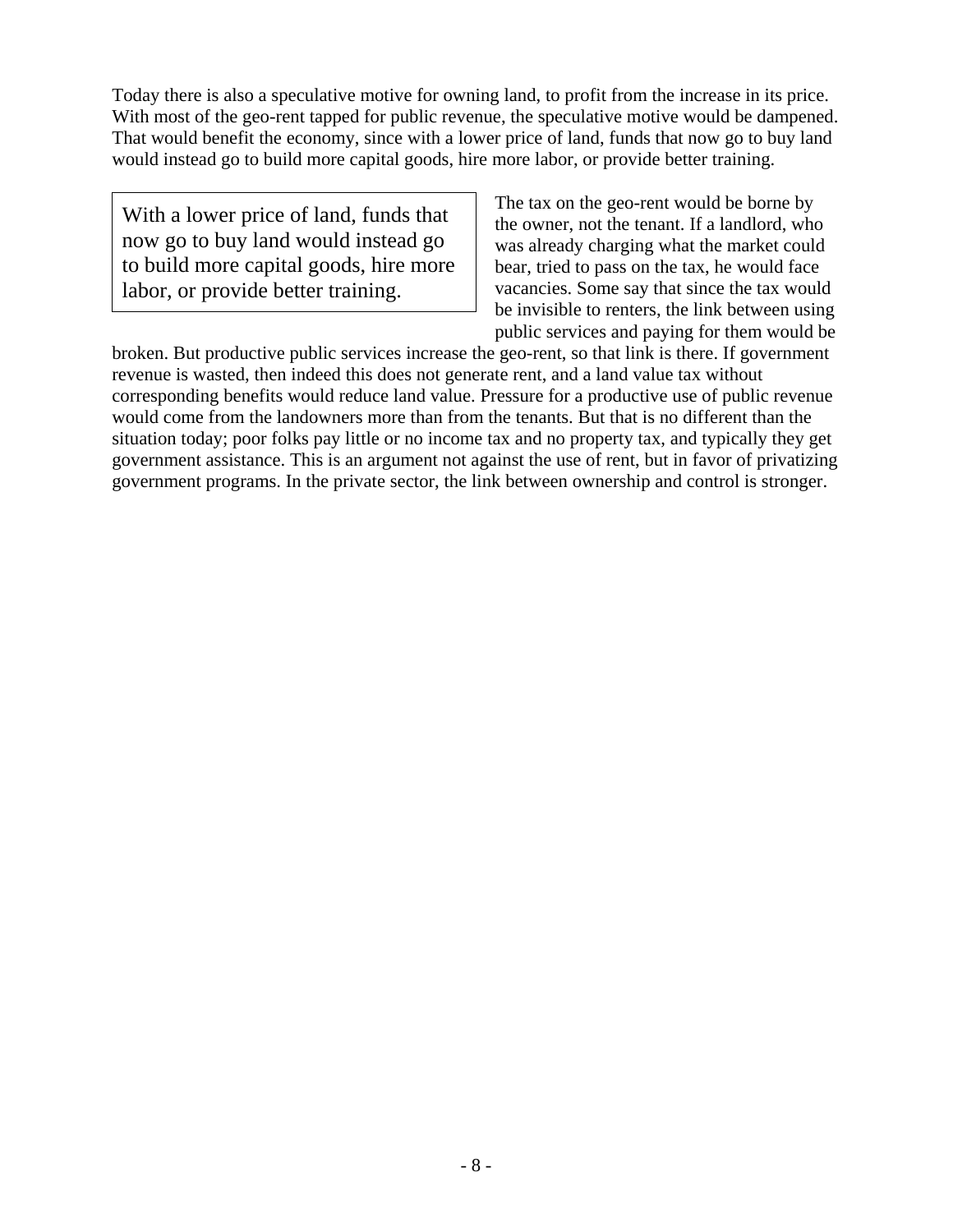## **Economic Thought on Land Value Taxation**

The concept of taxing land values for public finance is ancient. The Bible declares "the profit of the Earth is for all" (Ecclesiastes 5:9). Land rent financed government in England during the Middle Ages.<sup>9</sup> During the 1700s, some French economists proposed an "impöt unique" or single tax on land value. Calling their theory "physiocracy" (the rule of natural law), they outlined a model of economic development that used land value taxes to finance public works, which increased the value of the land (and thus increased taxes paid to the treasury), resulting in an upward spiral of development and prosperity. The principal physiocratic economist, François Quesnay, wrote

*Taxes ... should be laid directly on the net product of landed property*, and not on men's wages, or on produce, where they would increase the cost of collection, operate to the detriment of trade, and destroy every year a portion of the nation's wealth. [Emphasis in the original. $]^{10}$ 

John Locke, the natural-law philosopher whose thought is reflected in the Declaration of Independence and Bill of Rights, wrote, "the things of nature are given in common"<sup>11</sup> and "no man could ever have a just power over the life of another by right of property in land ..."12 Locke recognized the benefits of

During the 1700s, French economists outlined a model of economic development that used land value taxes to finance public works.

private ownership of land and the right of individuals to possess land—a right he contended came about when an individual mixed his labor with the land. But Locke, in his famous "proviso," stipulated that such private ownership would be held on the condition "where there is enough and as good left in common for others."<sup>13</sup> Though Locke did not explicitly state how that condition could be met, the payment to a community of the rent, which measures the extra productivity of superior relative to inferior land, would seem to satisfy the condition, since this would keep in common the benefits of holding the better lands.

Land value taxation was viewed favorably by the classical economists, starting with Adam Smith, who wrote, "Ground-rents, and the ordinary rent of land, are, therefore, perhaps, the species of revenue which can best bear to have a particular tax imposed upon them. Ground-rents seem, in this respect, a more proper subject of particular taxation than even the ordinary rent of  $land." <sup>14</sup>$ 

In the late 1700s, Thomas Spence proposed communities made up of leaseholds, thus financing community expenses from the rent, an idea advanced later by Ebenezer Howard, who influenced the design of residential associations in the twentieth century.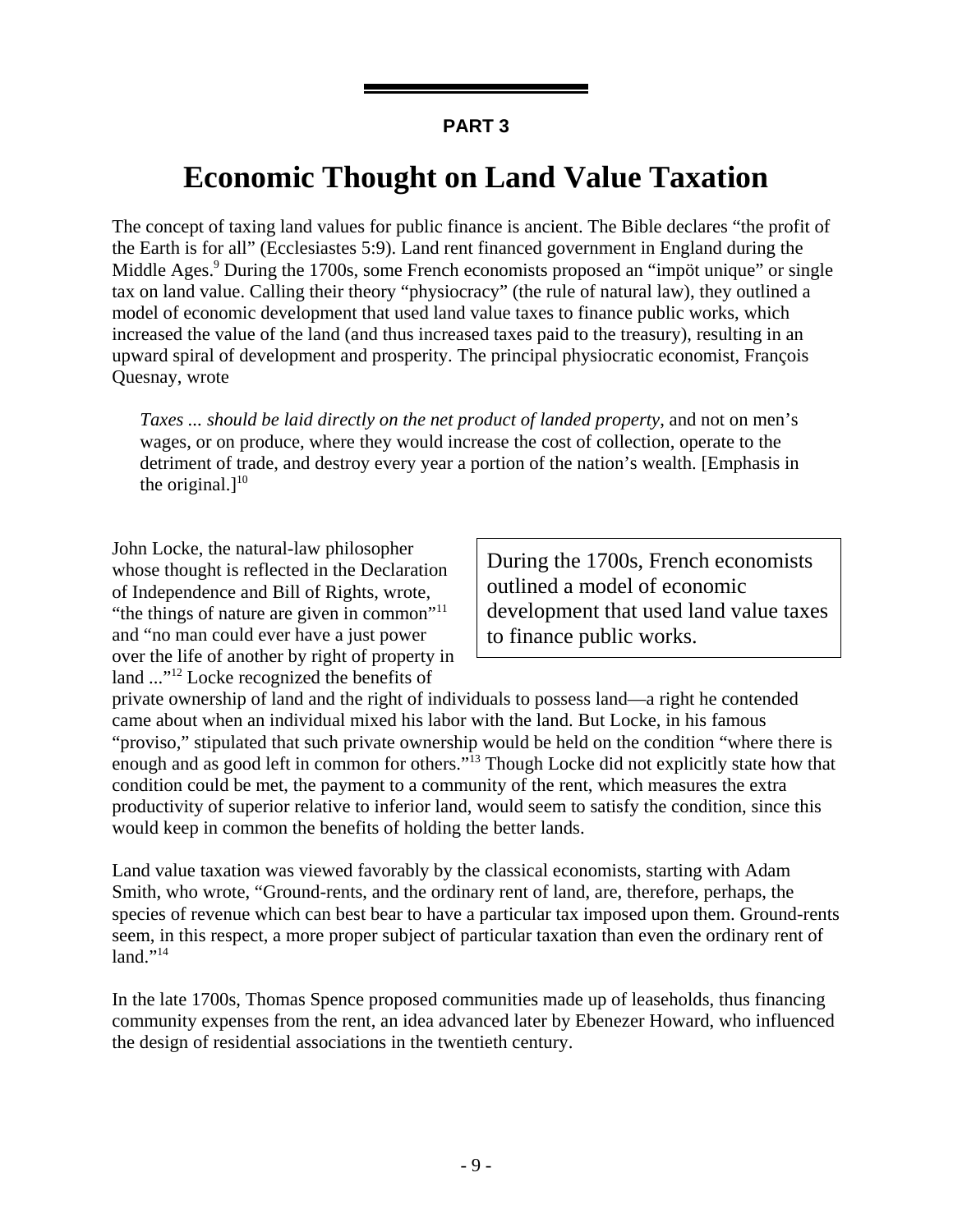## *Land value taxation and the founding fathers*

Thomas Jefferson believed "the Earth is given as a common stock for men to labour and live on."15 In 1797, he suggested "a land tax supply the means by which the individual States were to contribute their quotas of revenue to the Federal Government."16

From 1778 to the adoption of the U.S. Constitution in 1789, the United States was governed by the Articles of Confederation. Article VII stated the expenses of the Confederation

shall be defrayed out of a common treasury, which shall be supplied by the several states, in proportion to the value of all land within each state, granted to or surveyed for any person, as such land and the buildings and improvements thereon shall be estimated according to such mode as the United States in Congress assembled, shall from time to time direct and appoint. The taxes for paying that proportion shall be laid and levied by the authority and direction of the legislatures of the several states within the time agreed upon by the United States in Congress assembled.<sup>17</sup>

Thus, the states would levy taxes and each would pass on a share of the federal budget based on its land value. Individuals would pay taxes only to their state and local governments.<sup>18</sup>

Thomas Paine wrote, "it is the value of the improvements only, and not the Earth itself, that is individual property."

Thomas Paine, the eighteenth century political philosopher and activist known for his important role in the American Revolution, advocated in *Agrarian Justice* that land rent is the proper source of public revenue.19 Paine wrote, "it is the value of the improvements only, and not the Earth itself,

that is individual property. Every proprietor, therefore, of cultivated land owes to the community a ground-rent, for I know no better term to express the idea by, for the land which he holds ..."<sup>20</sup>

### *An idea widely held, yet little known!*

Land value taxation is often ignored in policy discussions. For example, the publication *Towards Fundamental Tax Reform*, analyzing various proposals to reform the U.S. tax system, discusses taxes on income, sales, and value added. The editors recognize "Government should seek to raise sufficient funds to finance the desired level of spending in a manner that does the least amount of damage possible, while distributing the tax burden equitably.<sup>"21</sup> Yet the book has no mention of taxes on land value or rent, even though, as argued in this study, land value taxation best fits those criteria and resolves the alleged trade-off between efficiency and equity.

Nevertheless, many economists have recognized and supported land value taxation for public finance. Léon Walras, known for his development of general-equilibrium theory, wrote land rent provides the best means for funding a state.22 Knut Wicksell, a Swedish economist who integrated classical, neoclassical, and Austrian economic thought, wrote, "the general economic development of the community" increased the value of its land, and he proposed taxing such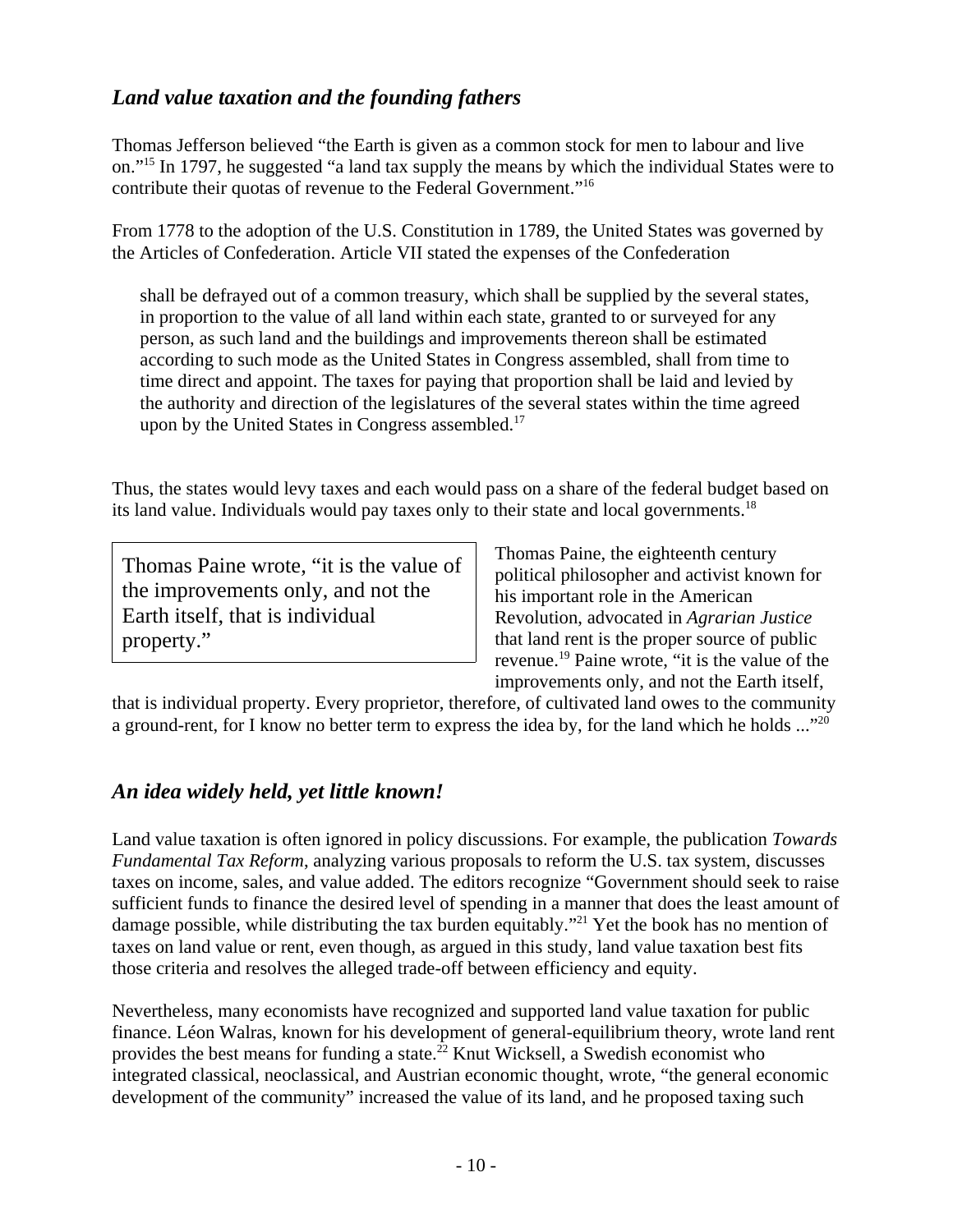increases.<sup>23</sup> Contemporary economists who have written favorably about land value taxation include Kris Feder, Mason Gaffney, C. Lowell Harris, Fred Harrison, Nicolaus Tideman, the late William Vickrey (winner of the 1996 Nobel Prize in economics), and myself.

Other economists have opposed the public collection of rent. William Fischel (1998) accuses land value taxation of high administrative costs in "the knife-edge goal" of "getting almost all land rent." He does not say why there has to be such an impossible "knife-edge goal." Others claim the administrative costs of property taxes are greater than for income taxes. But even if this is so, real property taxes already exist, so eliminating income and sales taxes can only reduce total tax-collecting costs, not increase them.

Some economists agree taxing rent is efficient, but they claim the amount of revenue would be trivial. Salvatore and Diulio (1996), for example, have an exercise in their textbook: "What are the criticisms of the single-tax movement?" This was the movement for a single tax on land value, by the followers of Henry George. One criticism offered in that book is the assertion, provided with no evidence or citation, that "rents in the United States today amount to just about 1% of GNP," ignoring the fact that the U.S. housing stock alone amounts to \$15 trillion<sup>24</sup> and research that indicates geo-rent is about 20 percent of GDP.

There will always be critics who concoct a huge cost in getting assessments correct down to the last penny, or claim, without any evidence, that real estate is a trivial portion of the economy. Such critics date back to the days of Henry George, when the landed interests felt threatened by his ideas. Those opponents have been thoroughly rebutted in the book, *Critics of Henry George* (the latest edition edited in 2004 by Robert Andelson). The reasons for such attempts to falsify and trivialize rent-based public finance, and even to eliminate the land factor from economics, are chronicled and analyzed in *The Corruption of Economics*, especially in the chapter by Mason Gaffney, "Neo-classical Economics as a Stratagem against Henry George." This negative viewpoint is perpetuated by academics who learn of land value taxation from misleading secondary sources, not bothering to dig any further.

Those who argue it is impossible to assess the value of land apart from improvements need to answer why this is in practice accomplished well in Arden, Delaware, a community established by Georgists in 1900 explicitly to demonstrate its practicality. They also need to explain how cities such as

Several prominent libertarians have recognized land value or rent as the source of public finance most compatible with liberty.

Sidney, Australia have a real property tax only on the land value, and how Japan, Taiwan, Denmark, and many other countries had successful land taxes (see Andelson, Robert V., ed., *Land-Value Taxation Around the World).* Also, thousands of condominiums assess their owners independently of their personal property. If this is said to be impossible in theory, yet it is done in common practice, one wonders about a scholar who ignores the widespread practice in favor of the alleged doctrine.

Several prominent libertarians have recognized land value or rent as the source of public finance most compatible with liberty. Albert Jay Nock, for example, distinguished between the improper political means of obtaining wealth, such as from arbitrary taxation, and the proper economic means, from enterprise. He regarded public revenue from land rent as within the economic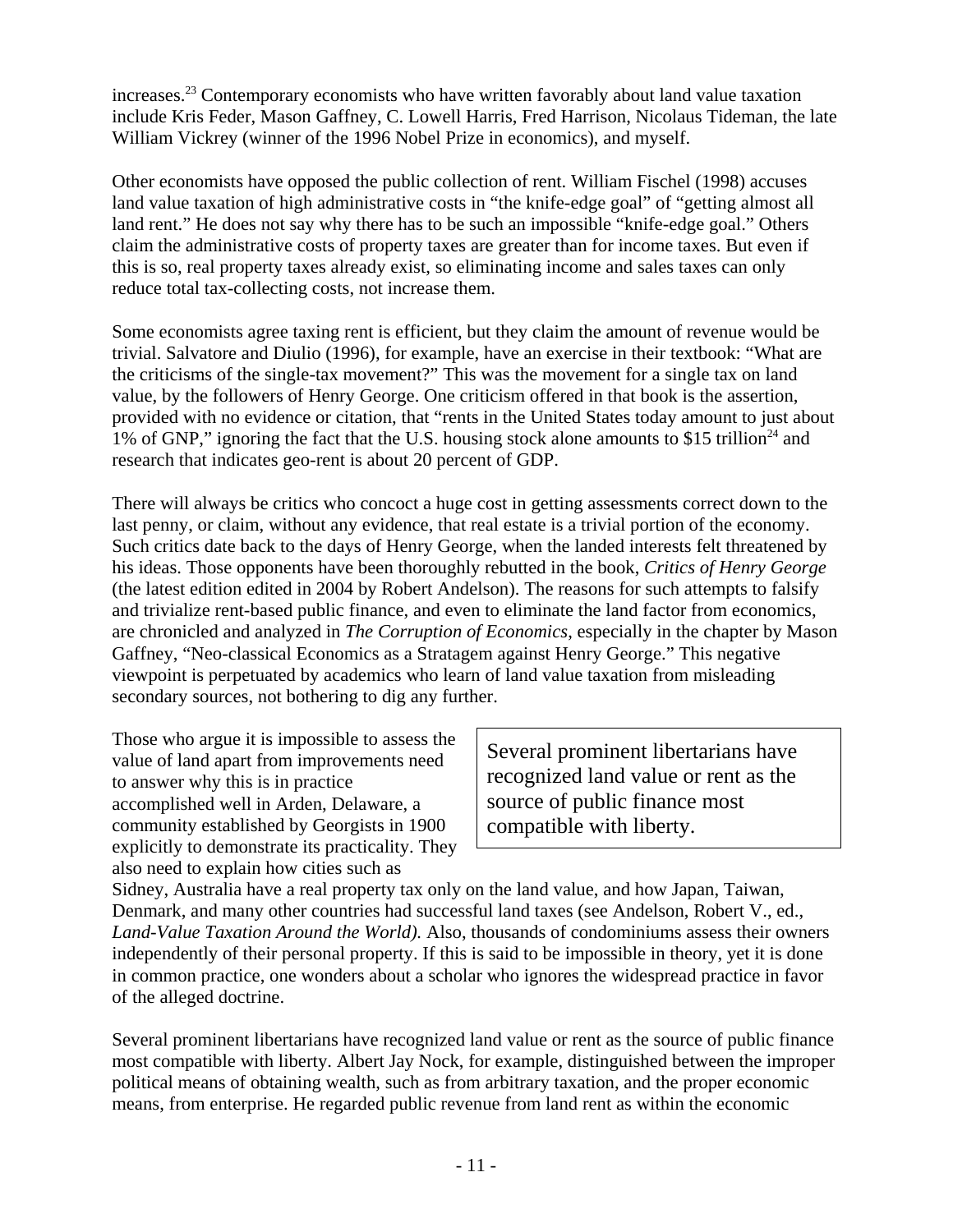means, since the "monopoly of economic rent, on the other hand, gives exclusive rights to values accruing from the desire of other persons to possess that property; values which take their rise irrespective of any exercise of the economic means on the part of the holder."25 (He used the term "monopoly" in its classical meaning, in which a new entrant cannot increase the supply, hence together, the landowners have a monopoly.)

Chodorov regarded a tax on land value as not a true tax but a "payment for the use of a location, determined by the higgling and haggling of the market."

Frank Chodorov, a fervent individualist and founding editor of *The Freeman*, published by the Foundation for Economic Education and still a leading libertarian journal of ideas, became in 1937 director of the Henry George School of Social Science in New York City, serving until 1942. Like most followers of

Henry George, Chodorov regarded a charge on land value as not a true tax, which arbitrarily extracts wealth, but a "payment for the use of a location, determined by the higgling and haggling of the market, and it makes no difference to the land user whether he pays rent to the city fathers or to a private owner."26 Explaining the value of a location derives to a great extent from community services, rather than the efforts of the landowner as such, Chodorov noted "it would seem logical that this value—which we call land rent—should go to defray the expenses of these common services."27

Friedrich Hayek was ambivalent about using rent for public finance. Hayek was first inspired to study economics after being exposed to Georgist ideas. He thought using rent for public finances is a good idea if the land value could be separated from the value of the improvements, which in practice can be and is done by professional assessors and appraisers, as discussed above.28 Hayek regarded any tax as inherently socialist, but he regarded a tax on rent as the least-bad "socialist" tax.

The libertarian thinker Murray Rothbard thought it was impossible to tax rent, since doing so would drive land prices to zero, also eradicating rent. But that proposition would apply equally to private rent collection by landlords of mobile homes, who would by that logic be unable to collect rent. Rent in fact does not get reduced when taxed. (See the book *Critics of Henry George* (ed. Robert Andelson) for an analysis of how Murray Rothbard, Spencer Heath, Friedrich Hayek, Ludwig von Mises, and other libertarians viewed and criticized public revenue from land rent.) My suggestion to tap 80 percent of the rent would avoid the Rothbard criticism. Even Henry George proposed the owner keep some of the rent. The accusation that land value must drop to zero is not an argument against taxing some or even most of the geo-rent.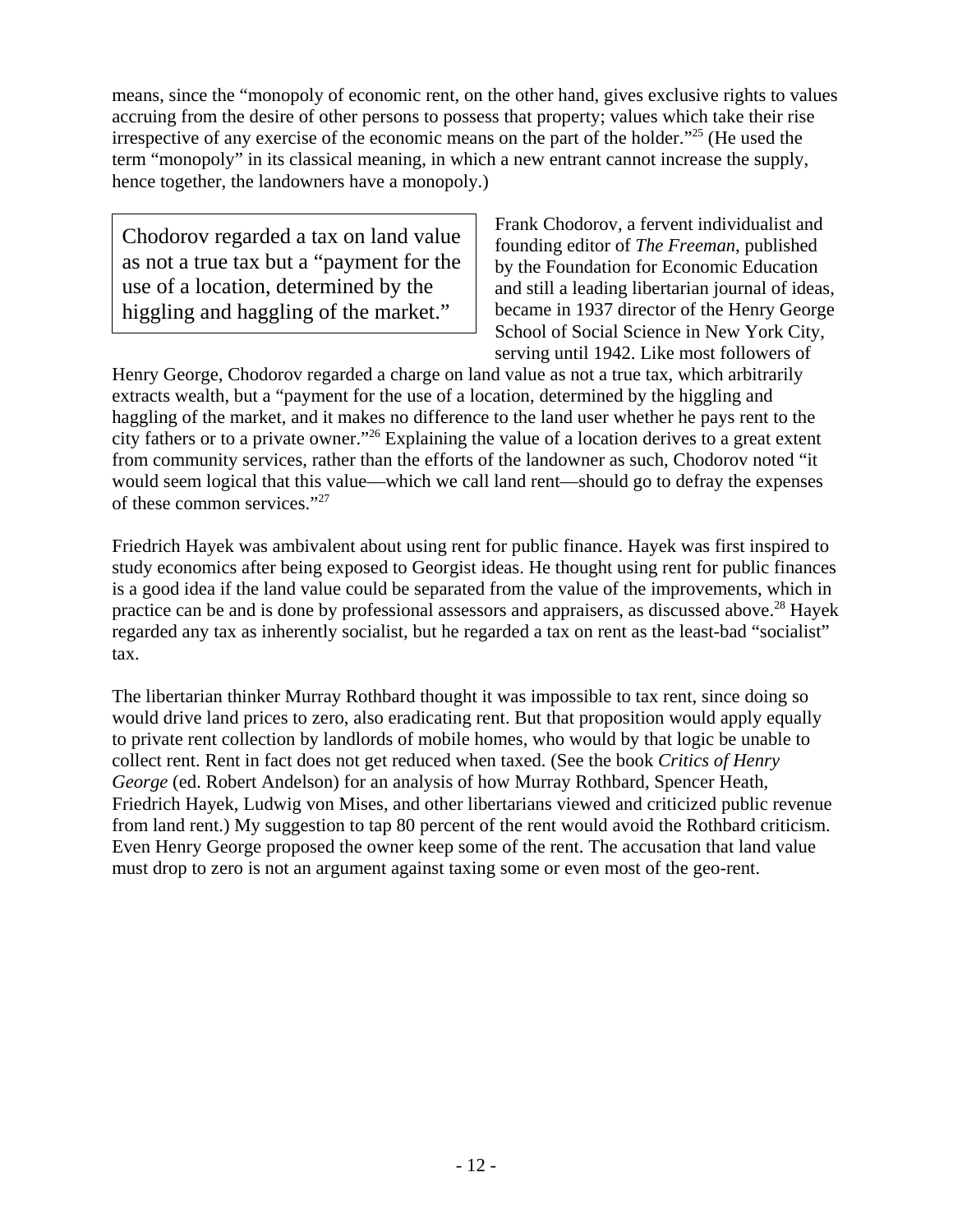## **A Comparative Analysis of Land Value Taxation**

We now analyze the criteria for taxation, discussed above, to see how tapping geo-rent for public revenue compares with taxing income, value added, consumption, and sales.

#### *Impact on production*

It is widely understood that when something is taxed, we get less of it. As discussed above, this reduction in labor, production, and investment is called the "excess burden" or "deadweight loss" of taxation. Income taxation discourages work, sales and value-added taxes discourage consumption, capital gains taxes discourage investment, and real property taxes discourage building and improving property. Those taxes make the asset or activity more costly, which then reduces the quantity bought of the thing being taxed.

What makes land different is that its supply is fixed, and it is independent of human action. When land value or rent is tapped for public revenue, the land does not shrink, flee, or hide.

When land value or rent is tapped for public revenue, the land does not shrink, flee, or hide.

Recall the definition above, that land means natural resources. Real estate sites consist of the three dimensional space within some boundary of title or jurisdiction. We cannot import land to expand the amount of space. There can be no land factories to produce more space. Chopping down trees, leveling inclined slopes, and draining and filling in water only change the material contents of the space, not the extent or location of the space. Building taller just makes more space usable; the three-dimensional space does not expand.

Some critics of this proposition claim the supply of land is not fixed, because all resources are subjective. Extreme subjectivists seem to think that if there is a boundary line between your land and my land, that is not an objective fact, since I may subjectively think the boundary line is different from what you think. The line is in the mind, not on the ground. In my judgment, such views would take us out of the realm of common-sense economics into rarified philosophical areas of metaphysics, ontology, and epistemology. Ordinary folks believe that if I draw a line in the sand, it is an objective enough fact for practical purposes, because there is an intersubjective agreement on phenomena such as boundary lines.

Some economists of the Austrian school reject the distinction between land and capital goods. They think improvements such as buildings are also land, so the supply is not fixed. But that is a semantic quibble and a refusal to face the issue. The common-sense fact is that the space in a plot of land cannot be increased or decreased. Whatever one wants to call it, we can distinguish stuff we *construct* on a site from the site itself.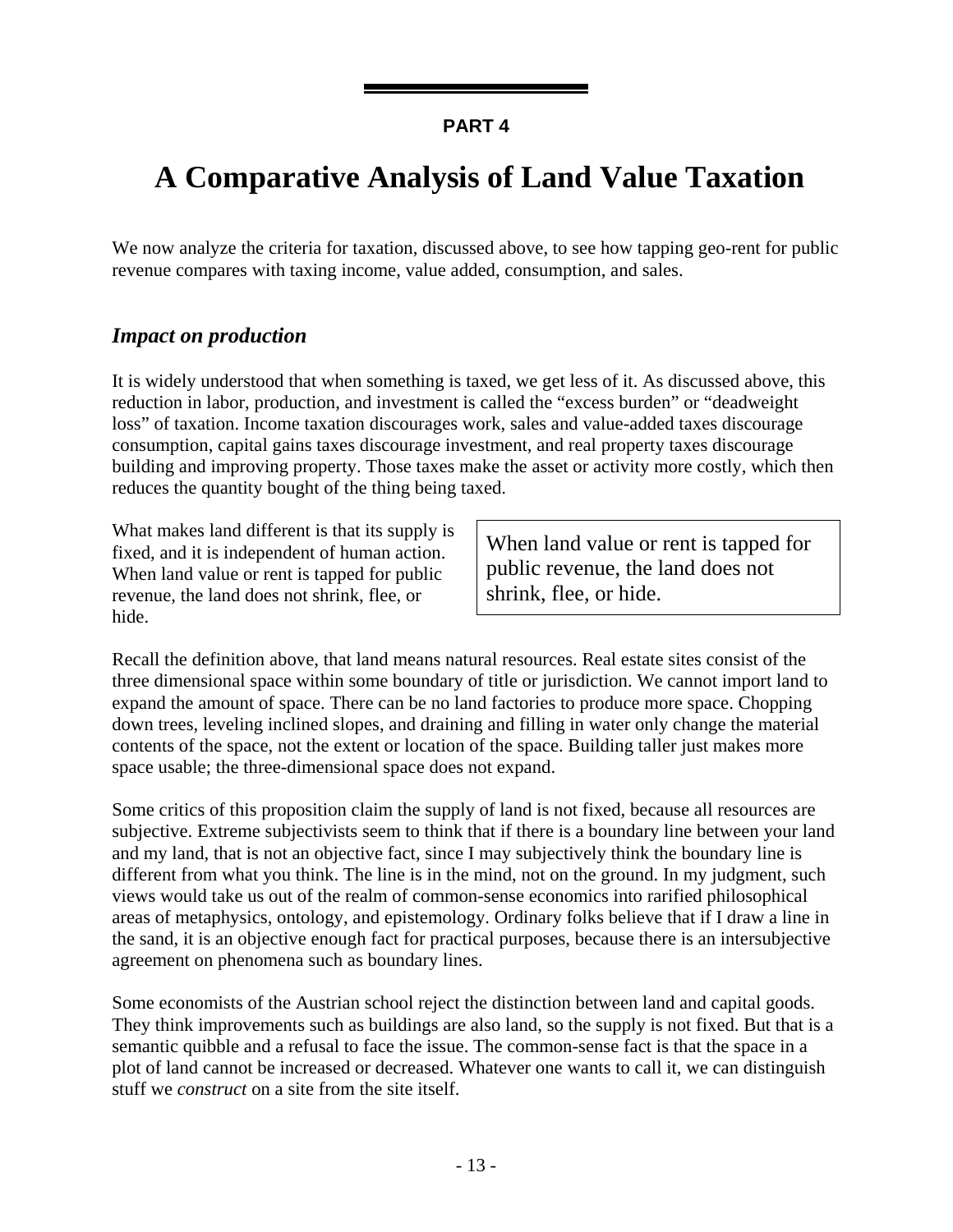Another objection is that landowners can change the boundary line and so expand the amount of land. But the "supply of land" does not refer to the size of an individual's title, but to the total amount in some market area. If Roy buys Jane's land that is adjacent to his, his increase in land is exactly offset by the decrease in the land she owns. The tax on the combined lot will be the same as the sum of the land taxes on the previously separate lots.

The "supply of land" does not refer to the size of an individual's title, but to the total amount in some market area.

Another source of confusion is the claim that since the rent of land depends on demand, which is done by human beings, this makes the supply of land variable. This view confuses supply with demand. Demand is the willingness of buyers to pay. This is

independent of the quantity that is available. If there are three specimens of a rare stamp, the bids of those wanting to buy it do not change the number of stamps in existence.

Another error made even by academic economists is to confuse the supply of land for a particular use, such as housing, with the overall supply of land. Of course the supply for a particular use can vary, since, for example, we can convert farmland to housing land. But the total area available for all uses does not change, and that is the relevant supply.

The relevance for taxation is that if a plot of land used for a factory is taxed, the owner will not suddenly want to convert it into a farm unless its use as a factory was suboptimal. If the plot was already being used to maximize the rent, taxing it will not change the use. Taxing the site will also not make the boundary lines move to the west. Taxing the site will also not affect the demand by tenants to use the site.

Another objection to taxing land value, which some find compelling, is that when the owner bought the land, he already paid the present value of all future rents, so taxing the land would be a double payment. But many who bought their lands in the past have enjoyed gains, often large, in the real estate value. Moreover, this is only a transition problem; once the tax is in place, a new buyer's tax is offset by a lower price for land and lower mortgage interest payments. Such an argument would prevent the liberation of slaves, since slave owners also pay the value of future labor when they buy a slave.

### *Impact on behavior*

Income taxes impose on the economy a large administrative cost by government and a cost to payers of filling out forms, paying lawyers and accountants, and trying to comprehend the complex requirements. The compliance cost of lost time in the U.S. is 5 billion hours per year, the equivalent of two million people working full time just to process the income tax. In dollar terms, the compliance cost is estimated to be more than \$200 billion per year.<sup>29</sup>

Reformers who want to impose a national retail sales tax are well aware of the substantial impact taxes have on human behavior. That, indeed, is often why such reforms are proposed: The reformer wishes to discourage borrowing, reduce consumption, or encourage savings, for example. But moving to a national retail sales tax results in little improvement.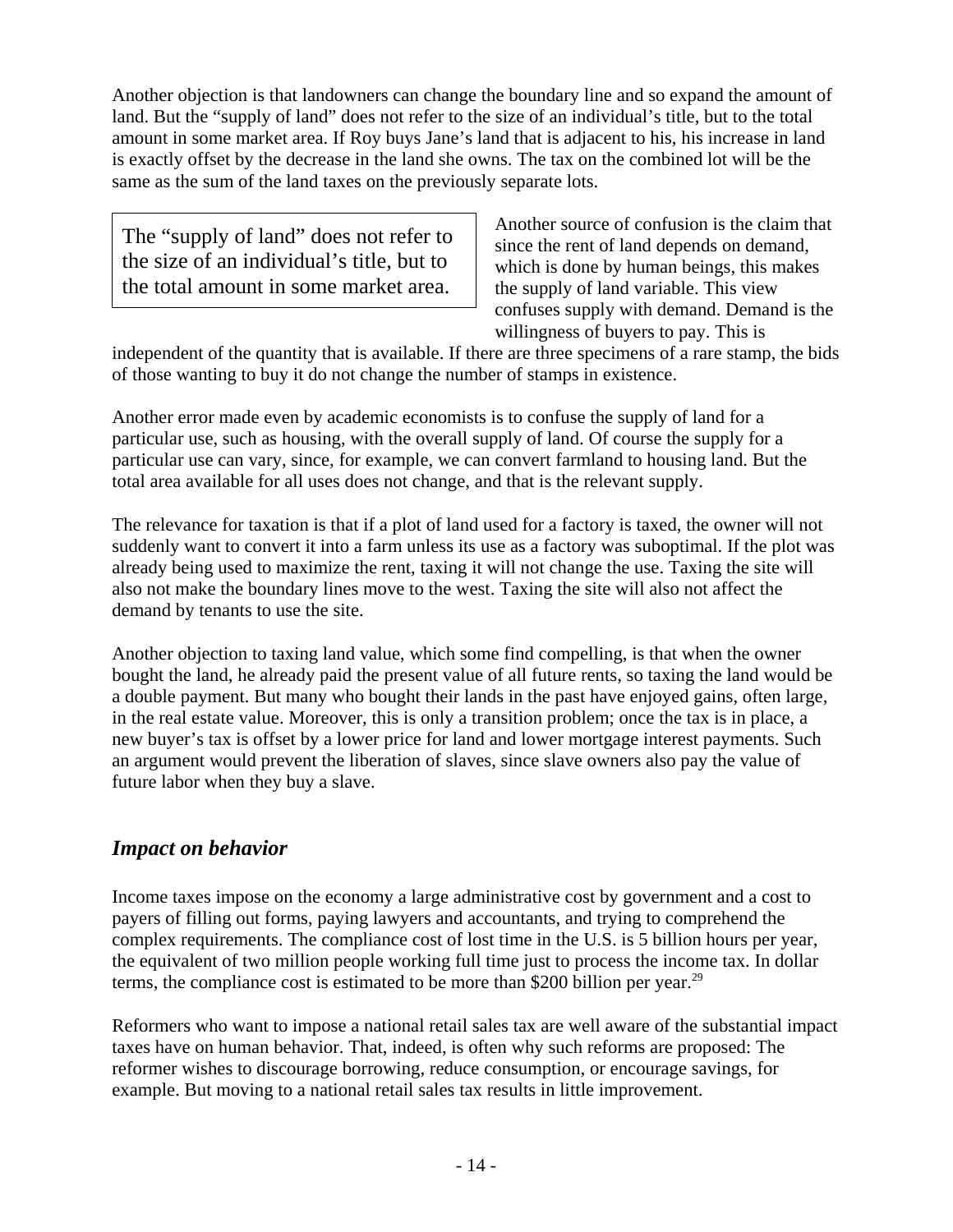Most people use their wage income to pay for goods and services and sales taxes. Switching from an income to a sales tax is like taxing you when you leave a room instead of when you enter the room.

Income taxes punish savings, but sales taxes punish borrowing. If you borrow \$10,000 to buy a car and there is a 20 percent sales tax, you need to borrow an extra \$2,000 to pay the tax. Some folks might decide to not buy the car, spending the \$10,000 on something else, without borrowing \$2,000.

There is no good economic reason to tax-punish consumption or borrowing. The purpose of production is consumption! If we punish consumption, we punish production. Consumption is not an evil to be thwarted, but the very benefit we get from the economy. We may as well also tax fun and joy! Those seeking to tax consumption act as though they have a Puritan streak that considers enjoying goods to be evil and working and saving to be good for their own sake.

Tapping rent or land value, by contrast, avoids the manipulation of an individual's choice to save or borrow, consume or invest. A well-constructed land value levy has no distortive effect at all on human action or decisions, since it taps a pure surplus, what is

There would no longer be any tax audits. There would be no recordkeeping for taxes.

left over after paying for the economic costs of production. The effect of shifting public revenue from labor and capital to land would be to liberate human action from the disincentives currently imposed by other taxes.

As Henry George noted,

The advantages which would be gained by substituting for the numerous taxes by which the public revenues are now raised, a single tax levied upon the value of land, will appear more and more important the more they are considered ... With all the burdens removed which now oppress industry and hamper exchange, the production of wealth would go on with a rapidity undreamed of ... [It would be] like removing an immense weight from a powerful spring. $30$ 

### *Costs of collection and administration*

Consider the effect of abolishing income taxes and sales taxes, replacing them with a land value tax. There would no longer be any tax audits. There would be no record-keeping for taxes. You, the landowner, would instead get a monthly bill, like you get for utilities. You would simply pay the bill or have it automatically deducted from some financial account. At the same time, government would avoid the high cost of processing complex accounts and keeping individual tax records. It would only need to keep real estate records and assess the land values, both of which it already does for property tax purposes.

Those who are retired or temporarily have little cash income would be able to defer taxes by accumulating liens on the real estate until they die or sell the property, as is commonly done today with real estate taxes.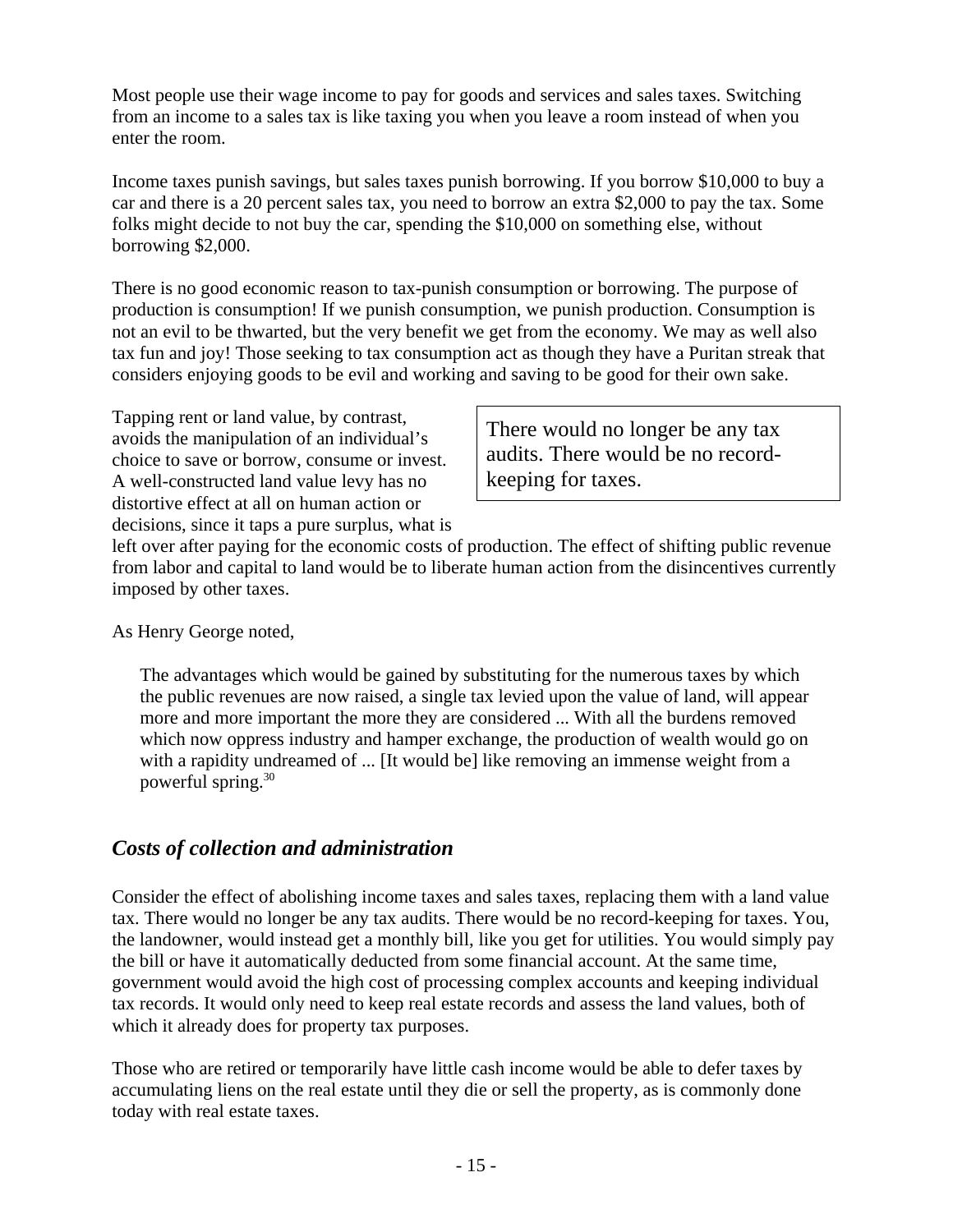If you thought the assessment of the land value was too high, you could appeal, as one can today's real estate taxes. The land value assessments would be public records available on the Internet, unlike income tax records, which are quite properly hidden from public view. You could easily compare your assessment with those of your neighbors. If the appeals board rejected your claim, the assessment could be appealed to a jury, if you were willing to pay the cost of the jury's decision.

Land value taxation also involves less invasion of privacy than taxing the whole property, since land value assessors do not need to enter the property to assess it. They don't assess the new pipes, the expanded wiring, the renovated kitchen, or the new cottage in the back.

Nobody would be sent to prison for tax evasion, because there would be no tax evasion. A non-payer would lose title to his land or lose the protective services of government, depending on the local enforcement practice. Property taxes are already being assessed and collected by counties in the U.S. A complete shift to the taxation of land values would not increase these costs, but would eliminate the expenses involved in collecting sales and income taxes.

## *Least opportunity for tyranny and evasion*

Without audits, bank account seizures, and fear-inspiring letters from the IRS requesting information or additional payments or imposing interest and penalties, the opportunity for tyranny would greatly diminish, if not entirely disappear. Evasion being impossible, there would be no need or excuse for any inquisitive state investigators of fraud. Land value taxation also involves less invasion of privacy than taxing the whole property, since land value assessors do not need to enter the property to assess it. They don't assess the new pipes, the expanded wiring, the renovated kitchen, or the new cottage in the back.

### *Justice, fairness, equity*

We still need to judge whether it is fair for only landowners to pay the taxes, rather than to spread the burden on all who get income or spend money or have wealth.

Natural-law philosophers such as John Locke have reasoned that all human beings have a natural ownership right to their labor and the products of that labor. The fundamental equality of humanity means it is fundamentally wrong for some to take away the labor done by others.<sup>31</sup> That notion is almost universally recognized today with respect to slavery, and some folks are beginning to recognize that the current tax system—which taxes our earnings and taxes how we invest or spend those earnings—also violates man's natural right to the fruits of his labor.

If taking the fruit of one's labor is fundamentally unjust, how can a community raise the monies needed to build essential infrastructure and provide public services? Land value taxation takes into account not only the value of the land due to nature, such as soil and climate, but also the great increase in land values that result from population, commerce, security and other civic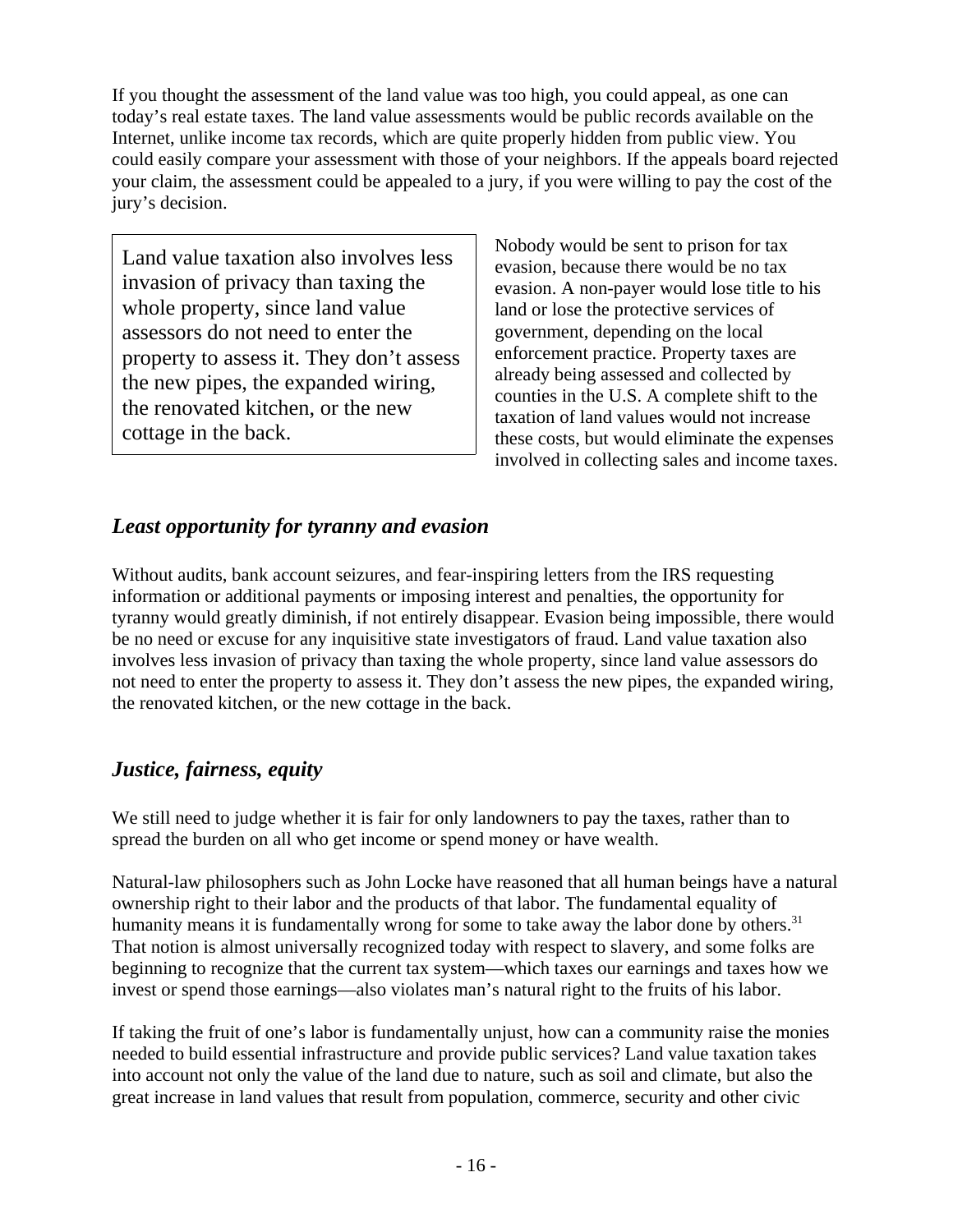services, and public works—elements beyond the activity of the property owner. The windfall increase in the rental or land value of the land, contended Henry George and others, is a surplus that can be tapped by the community. $32$ 

Those suggesting positive consequences of shifting taxation to rent have been accused of exaggerating its beneficial effects.<sup>33</sup> Freedom from punitive taxation is not a panacea, but the infliction of arbitrary costs on enterprise and the skewing of market signals such as prices and profits is indeed a universal and

The windfall increase in the rental or land value of the land, contended Henry George and others, is a surplus that can be tapped by the community.

major cause of economic woes. It is not an exaggeration to propose that removing these would have many beneficial results, just as one's health improves considerably if one stops taking poison.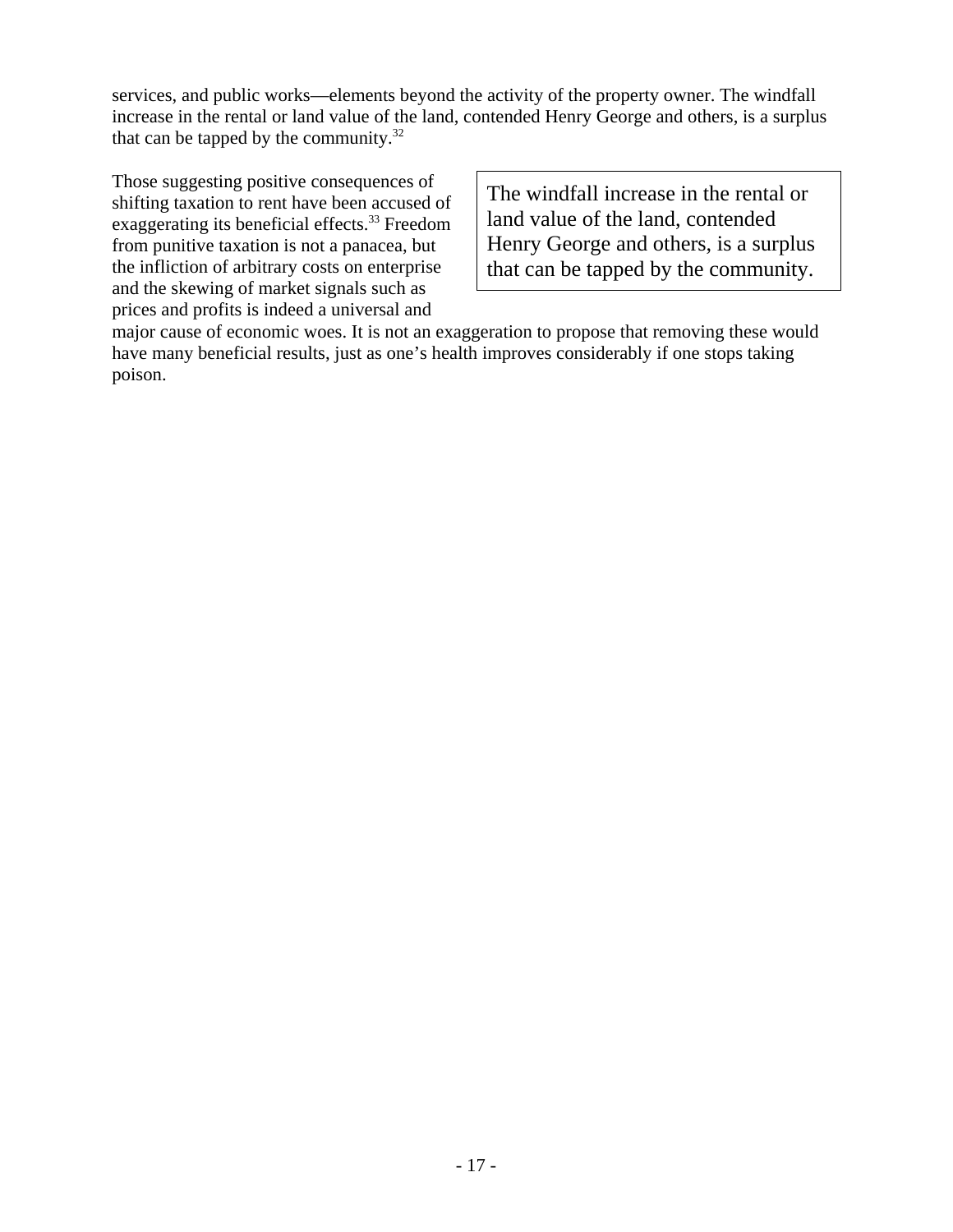## **Land Value Taxation in Theory and Practice**

### *Land value taxation in history*

Significant land value taxation was adopted in several countries. In Japan, after a revolution in the 1860s, the government transferred agricultural lands to farmers, who then paid a tax on its value. The Japanese government used this tax to finance public works and education, which further increased land values and thus the proceeds from the land value tax. This created a powerful upward spiral that turned Japan into a major industrial power. (Japan later switched to taxing income due to political pressure from landowners.) $34$ 

Hong Kong and Singapore became major commercial centers in large part because much of their public finance is based on taxing land values, rather than taxing trade and commerce.

The German colony of Kiaochow, China, established in 1898, had a single tax on land value set at 6 percent. $35$  Its principal city, Tsing-tao, developed into a fine modern city. The Germans lost the colony in 1914 at the outbreak of World War I, but their experience influenced the Chinese revolutionary Sun Yat-sen, who became head of the government

of China. He and his successors in the Nationalist Party were not able to implement land value taxation in that country, but when they moved to Taiwan in 1950 after the communists took the mainland, Chiang-kai shek implemented a land-to-the-tiller reform accompanied by a tax on land value. Taiwan has since developed into a major industrial power. Hong Kong and Singapore became major commercial centers in large part because much of their public finance is based on taxing land values, or in the case of Hong Kong, from selling land leases, with low taxes on trade and commerce.

Of course there are many reasons for the success of economies such as Hong Kong's, but the evidence is that more economic freedom is widely associated with greater growth and per-capita income, in accord with the economic theory that the deadweight loss caused by restricting and taxing production leads to lower production.

Many cities worldwide, including Johannesburg, South Africa and Sydney, Australia, have levied real estate taxes on land values only. Some cities in Pennsylvania have had a two-rate system, where land values are taxed at a rate higher than the tax on improvements.<sup>36</sup>

Followers of Henry George established several model communities. In one of them, Arden, Delaware, all residential land is owned by a trust. It leases the land to the residents, who pay rent only on their leaseholds. The trust itself pays property taxes to the county. Arden has prospered as a community with fine houses and lively community activities.<sup>37</sup>

Many private communities implement the single tax on land in effect, collected as a fee or assessment. A condominium owner, for example, owns his unit and a share of the "common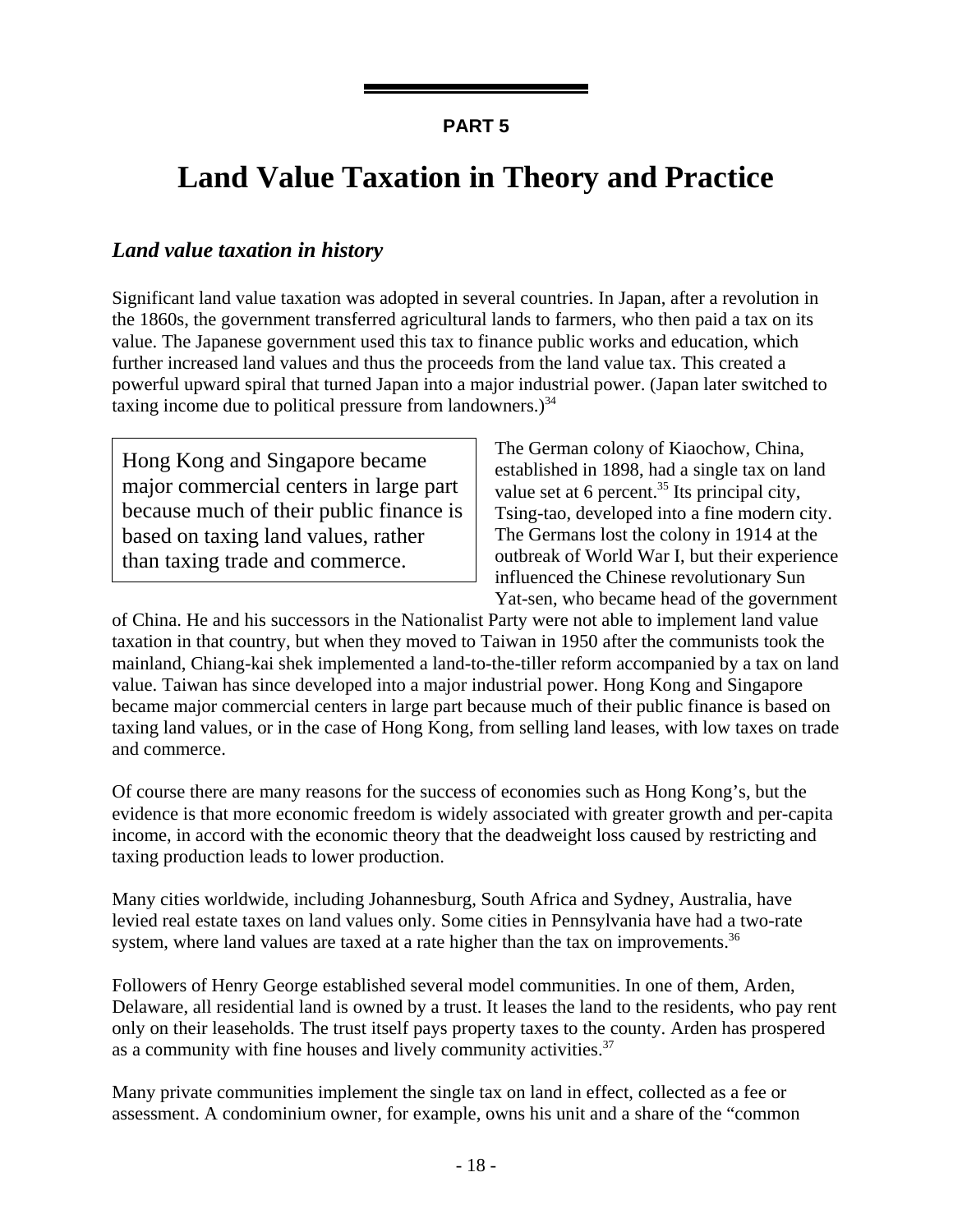elements" such as building exteriors, landscaping, and recreation facilities. The unit owner pays an assessment often calculated as a "percentage interest," based on the market value of the unit relative to other units. In effect, the unit owner is paying rent for use of the common elements.<sup>38</sup>

Guests in a hotel pay a rental for one room and receive hotel amenities such as transportation (elevators), the lobby, hallways, and swimming pool. Owners of mobile homes pay rent for sites along with services, and boat owners similarly pay for a space along with amenities. All are examples of paying rent for the use of private community services and location amenities.<sup>39</sup> In the private sector, rent is viewed as an efficient form of financing community services, while governments tend instead to levy taxes on sales or income or wealth, with little or no direct relationship to services.

### *How much revenue?*

Total land values or land rents are not reported in national statistics. The U.S. national income accounts have a number only for the "rental income of persons," which excludes rent obtained by corporations and the rental value of government land. This "rental income" is after all expenses, including property taxes, and so includes only a tiny fraction of the geo-rent.<sup>40</sup>

The national rent in the United Kingdom has been estimated at 22 percent of national income, which exceeds the amount raised in that country by the income tax. $41$  Steven Cord<sup>42</sup> estimated the annual economic rent of land in the U.S. in 1986 at \$680 billion,

Land value taxation would result in a substantial reduction in the cost of government.

20 percent of national income, while Mike Miles (1990) arrived at a similar figure using data from the Bureau of Economic Analysis.43 The totals include government lands but do not include the increase in geo-rent that would occur with the elimination of market-hampering taxes. Making up about one-fifth of national income, land value taxation would provide about 60 percent of current U.S. federal, state, and local government revenue, which would be more than adequate for government spending if it did not include transfer payments.

The taxable value of the land in the economy would increase over time for two reasons. First, a shift from taxing production to taxing land values would eliminate the lost output due to taxes—about \$1 trillion per year.<sup>44</sup> One-fifth of that would be rent, thus increasing rent by \$300 billion. Secondly, the economy would grow faster, which also would increase rent over time.

Tideman et al. (2002, 17) "estimate that the net gain (measured in real dollars of 2000), from shifting as much taxation to land as could be financed by collecting 90% of the land rent, would be \$1308 billion or 14% of NDP in 2002 and \$4,799 billion or 26.6% of NDP in 2042."

Even if only a fraction of government revenue shifted from the types of taxes we know today to a geo-rent tax, the efficiency gains could be substantial. Some critics simply do not believe these results, without bothering to read them. I have not seen a rebuttal of Tideman's calculation.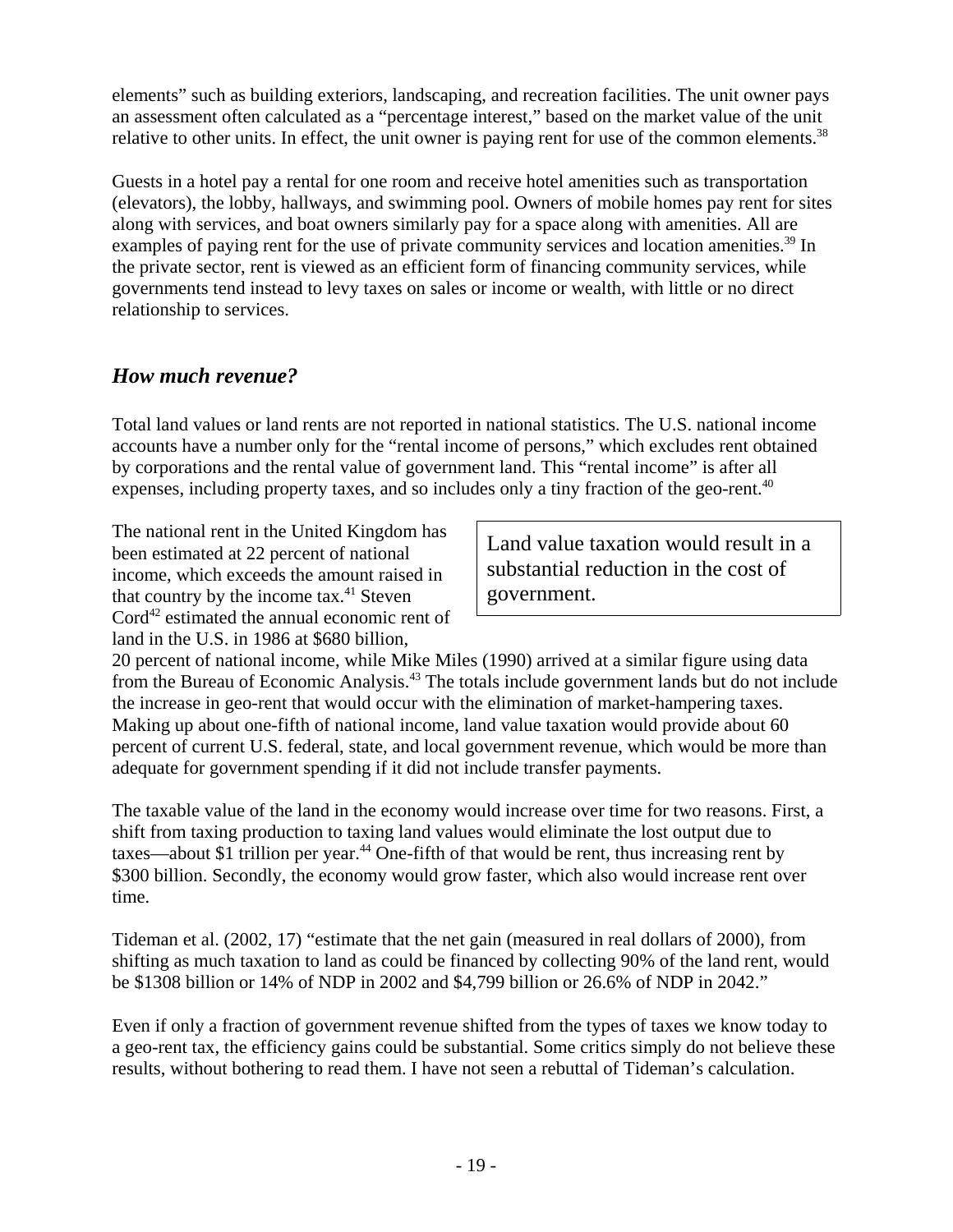Even if land value taxation does not yield the revenue that is desired, this is no argument against shifting as much public revenue as possible to rent-based sources. Public revenue from land values is the most complete application of "supply-side" economic policy. Supply-side policy attempts to increase production and the supply of goods by decreasing costs, such as by lowering taxes and eliminating excessive regulations and barriers to trade. A complete tax shift, away from taxing production to taxing land values, is the ultimate supply-side policy, since it removes the excess economic burden of taxation. The public collection of land rent is thus the ultimate in tax reform.

A complete tax shift, away from taxing production to taxing land values, is the ultimate supply-side policy, since it removes the excess economic burden of taxation.

Land value taxation would also result in a substantial reduction in the cost of government. The administrative cost of land value taxes would be less than that of existing property taxes (which require a greater inspection of buildings and improvements), and the cost of enforcing income and sales taxes would be eliminated. By improving

economic growth and allowing workers to keep all the money they earn, land value taxation would result in higher incomes, reducing the demand for government welfare programs. Decentralization, privatization, and the elimination of wasteful government programs would further reduce the amount needed to fund government.

### *How to make the transition*

The switch to land value taxation will affect most significantly those who own land at the time of the transition. These are the persons who have been subsidized, receiving site rental and land value from civic works paid for mostly by taxes on wages when earned or spent. But even many landowners would not see their total tax burden rise. Their wages, profits, interest, and consumption would all become untaxed, and taxes on their buildings and other improvements would be eliminated.

As shown by the equations earlier in this report, the land value tax is not even any burden on future owners of the land, since the tax on the land reduces its purchase price. What the owner pays in a tax on his geo-rent, he saves in not having to pay that amount as mortgage interest.

There are two ways of addressing any net burden that might fall on current landowners during a shift to land value taxes. First, landowners could be compensated. Second, the shift could be implemented gradually, allowing land values to fall to accommodate the expected and gradually implemented tax shift.

As a concrete example, the transition to land value taxation can be accomplished in these steps:

1. Each county expands its register of all real estate and the title holders to include all lands owned by governments and previously non-registered entities.

2. Local real estate taxes are split into two taxes, one on land value and one on improvements.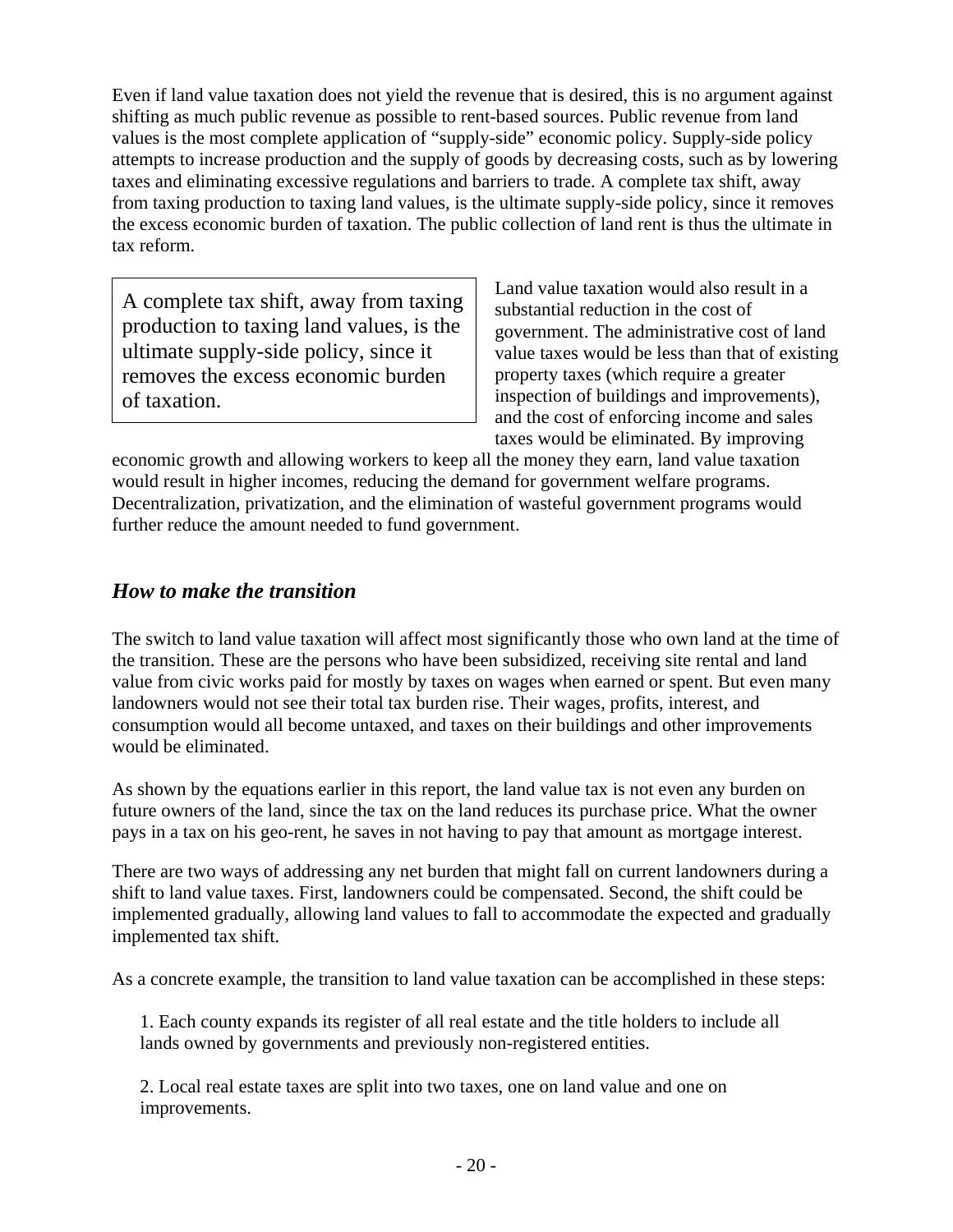3. The county real estate assessment function is transferred to land value assessment boards, comprised of representatives from the federal, state, county, and municipal governments as well as real estate professionals and scholars. These boards appoint assessors and establish an appeals process, similar to current real estate tax appeals.

4. All land is assessed at its current market value.

5. Over a period of years, depending on how much land values already have fallen in anticipation of the tax shift, the tax on improvements is reduced, while the tax on land values is increased. (An immediate tax shift

Over a period of years ... the tax on improvements is reduced, while the tax on land values is increased.

to geo-rent, with other taxes reduced or abolished, could be compensated, for those with net losses, with special bonds whose face-value interest payments would decrease over time; this would have an effect similar to the gradual increase in the geo-rent tax rate.)

6. Sales taxes, tariffs, and excise taxes are reduced and eventually eliminated.

7. The personal exemption in federal income taxes is raised each year, until it eventually includes all income, at which time all state and federal personal income taxes are abolished. The taxation of corporate profits is also phased out.

8. The value of material land (minerals, oil, water, etc.), the electromagnetic spectrum, naturally growing forests, and other natural resources is taxed at gradually increasing rates up to a substantial amount, if not all, of the unimproved rental value.

9. An amendment to the Constitution is enacted prohibiting any taxation of wages, sales, profits, value-added, or produced wealth and establishing the taxation of the value of land and other natural resources, along with voluntary user fees and charges for pollution and congestion, as the only sources of public revenues. The amendment also establishes a land value tax commission with representatives from the federal, state, local, territorial, and Indian-nation governments to divide the taxes raised. Generally, taxes raised from off-shore oil and water, atmospheric pollution, airline routes, and other continental uses would be allocated to the federal government, and the rest would be allocated to the state (or provincial, in Canada), local, territorial, and Indian-nation governments. If the national government needs additional revenue, it is obtained from the state or territorial governments in proportion to their land value, as was specified in the Articles of Confederation that preceded the U.S. Constitution.

10. Top-down revenue sharing from federal to state and from state to local government stops. Many services, functions, and agencies are transferred from the central government to the state/provincial and local governments.

Critics of land value taxation claim that over time, there would be popular pressure to bring back the income and sales taxes. It is true that those owning valuable commercial land will always seek to lower the tax on land and shift taxes to labor and capital. It is also true that governments can ignore constitutional rules, and governments get overthrown. By this argument, the slaves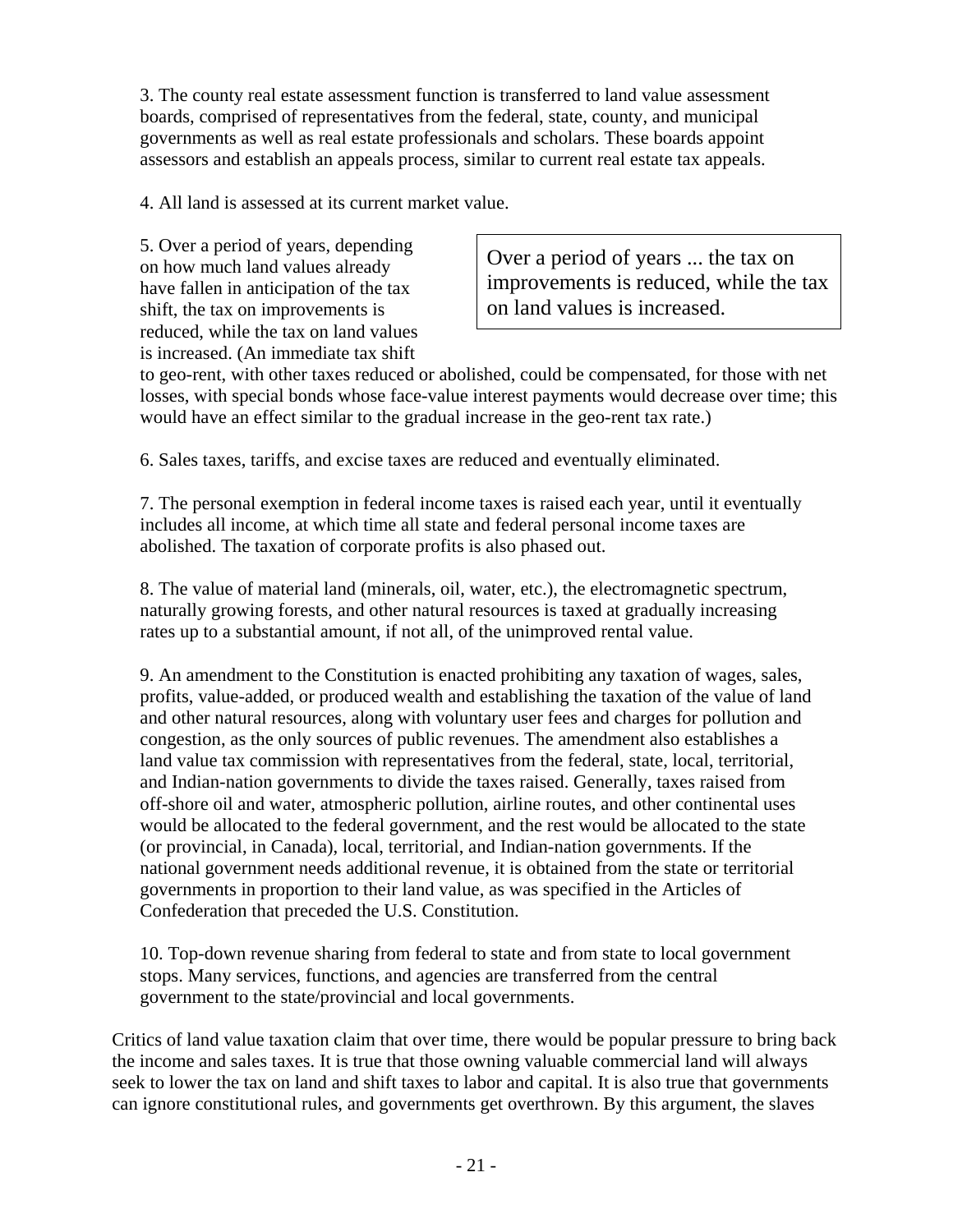should never have been freed, because slavery can always be restored. Women should not have been given the opportunity to vote, because that could be reversed. This is an argument against any reform and indeed against any action to improve your condition. (Why bother to work? You might lose your money, and it will have been for nothing.) This is ultimately a philosophical argument for the futility of any human action.

Once there is a shift in public attitudes about taxing wages, the view that it is morally wrong to tax labor could be just as irreversible.

But the fact is that there was a shift in public attitude about slavery, and most folks now believe it was morally wrong. It would be politically difficult today to reverse the equal rights of women to vote. Similarly, once there is a shift in public attitudes about taxing wages, the view that it is morally wrong to tax labor could be just as irreversible.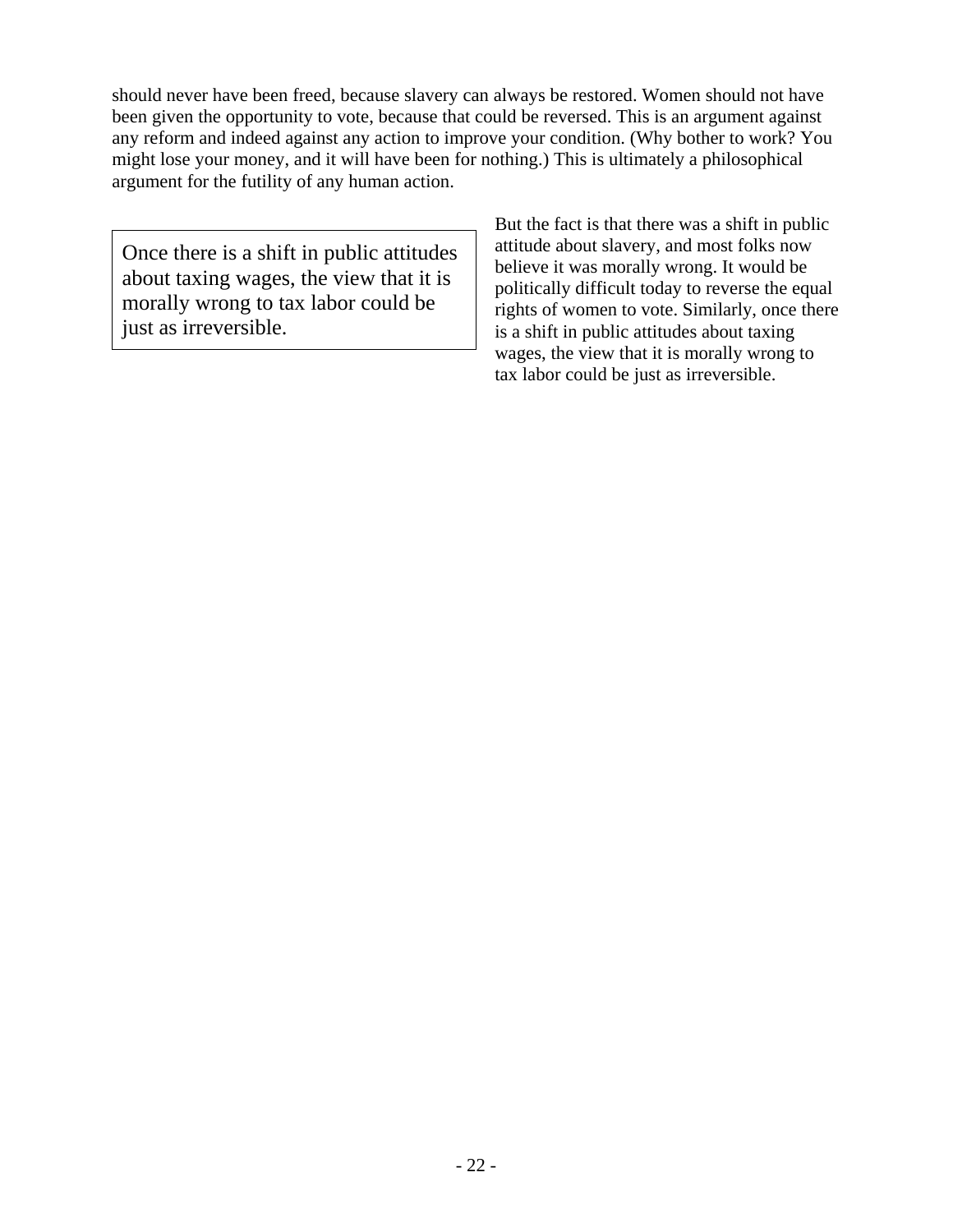## **Land Value Taxation and Decentralized Governance**

The United States is a federation of states (and Indian-nation reservations), with many government functions such as criminal law, education, and local services provided by the states. Since the federal income tax was enacted in 1913, taxation and authority have shifted increasingly to the federal government.

In 1902, federal taxes represented 37 percent of total revenue to governments at all levels.<sup>45</sup> By 2002, federal taxes represented 67 percent of the government revenue pie.<sup>46</sup> The share taken by state governments rose from 11.4 percent in 1902 to 21.5 percent in 1986. Local governments' share fell from 51.3 percent in 1902 to 13.7 percent in 1986.

The change in the share of tax revenues taken by each level of government has occurred in large part because of the relative ease of increasing income taxes at the federal level, and the relative difficulty of increasing local and state taxes. Taxpayers find it much easier

Land value taxation would shift economic power back to state and local governments.

to respond to changes in state and local taxes, by moving to lower-tax communities. It is far more difficult to avoid taxes imposed by the federal government—especially since U.S. citizens are taxed even if they are abroad.

Revenue-sharing from the federal government to the states is, in effect, a tax cartel among the states, collusion to tax the population and then divide the funds among the states. Taxation at the federal level also encourages spending by the federal government instead of the states, so now we have federal departments and agencies for education, housing, health and welfare, energy, and other fields that once were local, state, or private-sector matters.

Local and state governments, once willing to go along with the federal government's tax-andrevenue-sharing scheme, are beginning to realize centralized taxing brings with it centralized authority, dramatically reducing local control. Revenue-sharing comes with strings attached: Local and state governments must abide by federal government mandates in order to obtain the funds, taken from their residents in the first place. Revenue-sharing allows the federal government to sidestep the Tenth Amendment to the Constitution, which provides that powers not specifically delegated to the federal government are reserved to the people and the states.

Land value taxation would shift economic power back to state and local governments. Land is suited to local taxation because—unlike enterprise, capital, and labor—it cannot be moved. Land is also the logical source of local public finance because it does not burden enterprise, so that entrepreneurs don't even *want* to run from it. Indeed, entrepreneurs welcome a shift to land value taxation, not only because their economic profits are not taxed if all taxation is on land values,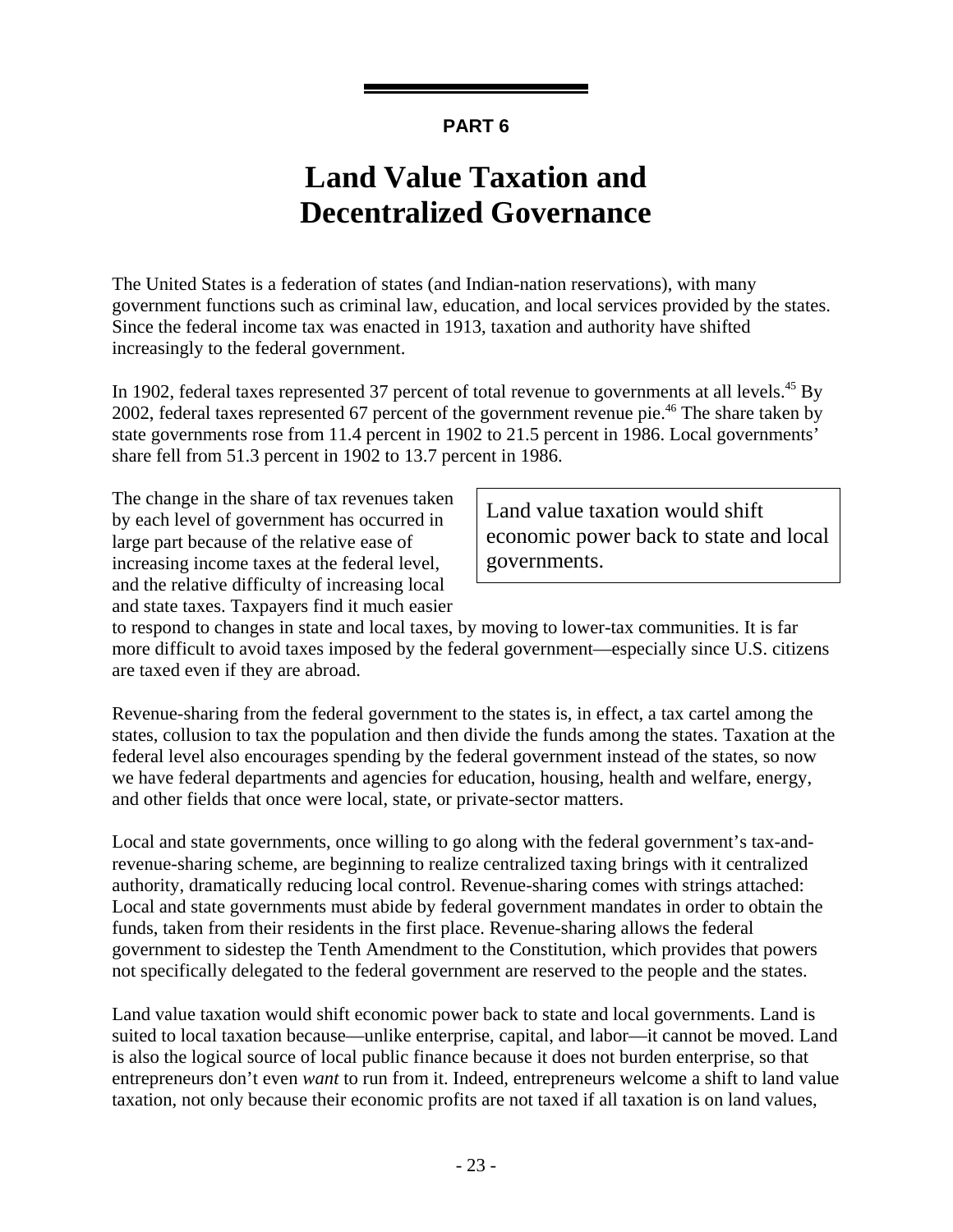but also because land value taxation reduces the price of land, so they do not need to borrow so much when they invest funds in an enterprise.

When public finance is based on land value taxation, government revenues flow up, instead of trickling down from the federal government to the states and then to local governments.

When public finance is based on land value taxation, government revenues flow up, instead of trickling down from the federal government to the states and then to local governments. Real estate taxes today are assessed and collected primarily by county governments; under a system of land value taxation, funds raised would flow up from the

counties to the states, and only then to the federal government.

Land value taxation would create a decentralizing force, shifting or "devolving" power down to local government in accord with the principle of subsidiarity: that which can be most efficiently done by individuals or smaller jurisdictions should not be done by larger or higher-level jurisdictions. Government functions would then come under more observation and control by the voters, who can monitor and alter local governments much more easily than remote federal agencies.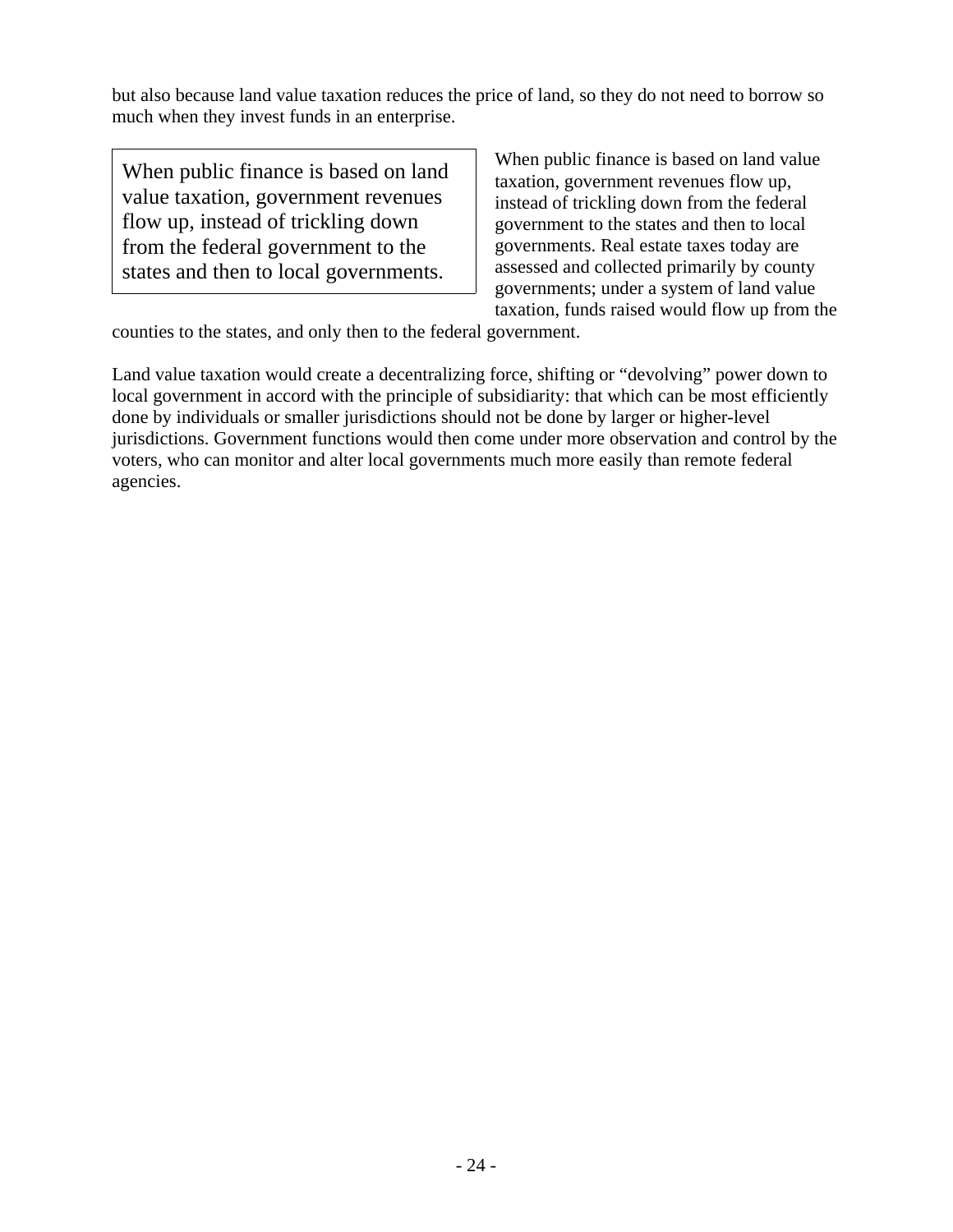## **Summary and Concluding Remarks**

An ideal public revenue policy respects a person's right to privacy, does not discourage work or savings, and does not induce dishonesty. While income, sales, and value-added taxes fall woefully short of this ideal, land value taxation meets each requirement.

Imagine the increased prosperity and opportunities for advancement that would exist if people could keep all of the money they earn; if billions of dollars wasted on efforts to avoid high income taxes were suddenly turned to productive endeavors; and if the growth of government were constrained

An ideal public revenue policy respects a person's right to privacy, does not discourage work or savings, and does not induce dishonesty.

by a tax system that would raise only enough to pay for services actually provided.

Land value taxation is central to the political philosophy of the founding fathers of the United States. Far from being a new idea, or the idea of a small group of thinkers, it is a concept embraced by many of the most important figures from our history: John Locke, Adam Smith, Thomas Paine, Thomas Jefferson, and today, Milton Friedman. Land value taxation is part of America's proud and distinguished tradition of political philosophy. Surely it belongs in the national debate over how best to reform the nation's tax system.

The shift from taxing productive human action to collecting the economic rent generated by nature and communities is more than a fiscal reform. There is a philosophical and even spiritual side to this reform.

One of the ongoing problems of social philosophy is the relationship of the individual to society. In conventional tax policy, there is an inherent conflict between the individual and government as the agent of society. Individuals want to benefit from the collective services provided by government, but the mechanisms for financing those services typically have used force against individuals and invaded their private lives.

The collection of land rent for public revenue reconciles the individual and the community. The community and its government no longer intrude into the individual's private life and stifle his or her pursuit of economic well being. The tax on land value is not a tax in substance, but only in the form of payments to government. In substance, the payment is a sharing of the benefits provided by community and nature, and a payment for the services that generate the value of the land. If this payment is not made by the landholder, the services become a subsidy, producing a value not returned to the community.

The public collection of land rent can induce an efficient use of land. Land value taxation gives land a "carrying cost," inducing title holders to put their land to its most productive current use,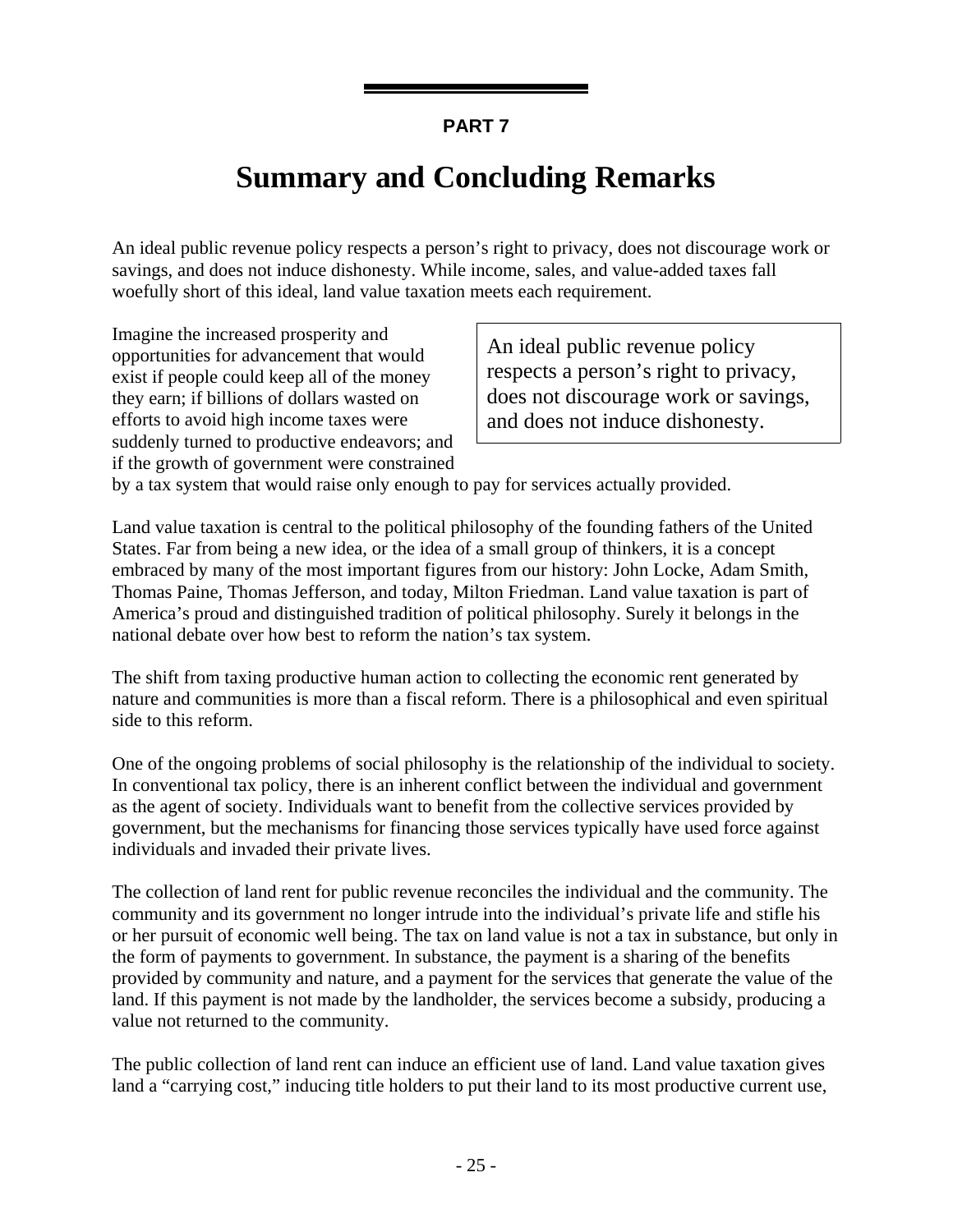rather than hold it awaiting higher prices. With the price of land thus kept low, banks would lend for productive investments rather than to buy land.

Once citizens, taxpayers, consumers, and voters understand the option of obtaining public revenue from land value or rent, then the logic of getting both greater efficiency and greater justice may well prevail.

Public revenue from land rent is a necessary element of true free trade and a genuinely free market. Even a small and flat income tax, sales tax, or tariff grants government the power to intrude into transactions, adding friction that reduces the flexibility of an economy. The elimination of this friction and deadweight loss is made possible by land value taxation.

The obstacles to land value taxation are political. The current system benefits certain vested interests that will resist reform. But since the public at large will benefit from a shift to land value taxation, and since they greatly outnumber those obtaining privileges from the current system, the greater reason why this tax reform has not taken place is that the public has not been informed. Once citizens, taxpayers, consumers, and voters understand the option of obtaining public revenue from land value or rent, then the logic of getting both greater efficiency and greater justice may well prevail.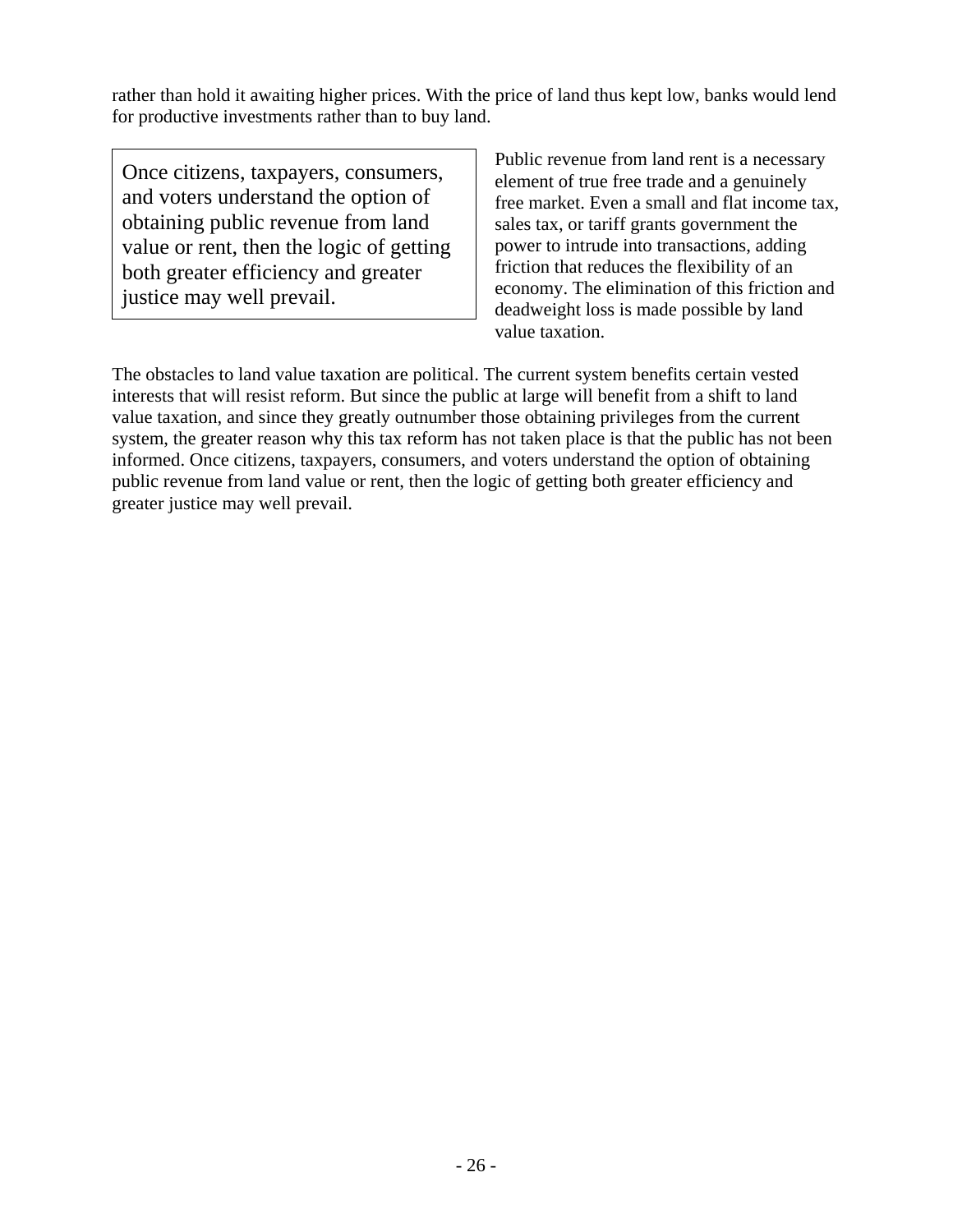#### **BIBLIOGRAPHY**

Andelson, Robert V., ed. 1979. *Critics of Henry George*. London: Associated University Presses.

Andelson, Robert V. 2000. "On Separating the Landowner's Earned and Unearned Increments." *American Journal of Economics and Sociology* 59 (January 2000): 109-117.

Andelson, Robert V., ed. 2000. *Land-Value Taxation Around the World.* 3rd ed. Malden, MA: Blackwell.

Andelson, Robert V., ed. 2004. *Critics of Henry George: An Appraisal of Their Strictures on Progress and Poverty.* 2nd ed. Blackwell Publishing; supplement to the *American Journal of Economics and Sociology*.

Auerbach, Alan J., and Kevin A. Hasset, eds. 2005. *Toward Fundamental Tax Reform.* Washington, DC: The AEI Press.

Banks, Roland. 1989. "Terra Incognita." In *Costing the Earth*. Ronald Banks, ed. London: Shepheard-Walwyn, pages 37-48.

Blaug, Mark, ed. 1992. *Henry George (1839-1897)*. Aldershot, UK: Edward Elgar Publishing.

Brown, Harry Gunnison. 1979 [1924]. *The Economics of Taxation.* Chicago: University of Chicago Press.

California State Senate. 1995. *The Constitution of the United States of America and the Constitution of the State of California.*

Chandler, Tertius. 1980. *The Tax We Need.* San Francisco: Gutenberg Press.

Chodorov, Frank. 1980. *Fugitive Essays.* Indianapolis: Liberty Press.

Chodorov, Frank. 1952. *Out of Step: The Autobiography of an Individualist.* New York: The Devin-Adair Co.

Churchill, Winston. 1941. *Land Price as a Cause of Poverty.* Extracts from speeches. Sydney, New South Wales: Association for Good Government.

Cord, Steven. 1979. *Catalyst! How a Reform of the Property Tax Can Revitalize our Cities and Counter Inflation and Recession.* Indiana, PA: Henry George Foundation of America.

Cord, Steven. 1985. "How Much Revenue Would a Full Land Value Tax Yield? Analysis of Census and Federal Reserve Data." *American Journal of Economics and Sociology* 44 (3) (July): 279-293.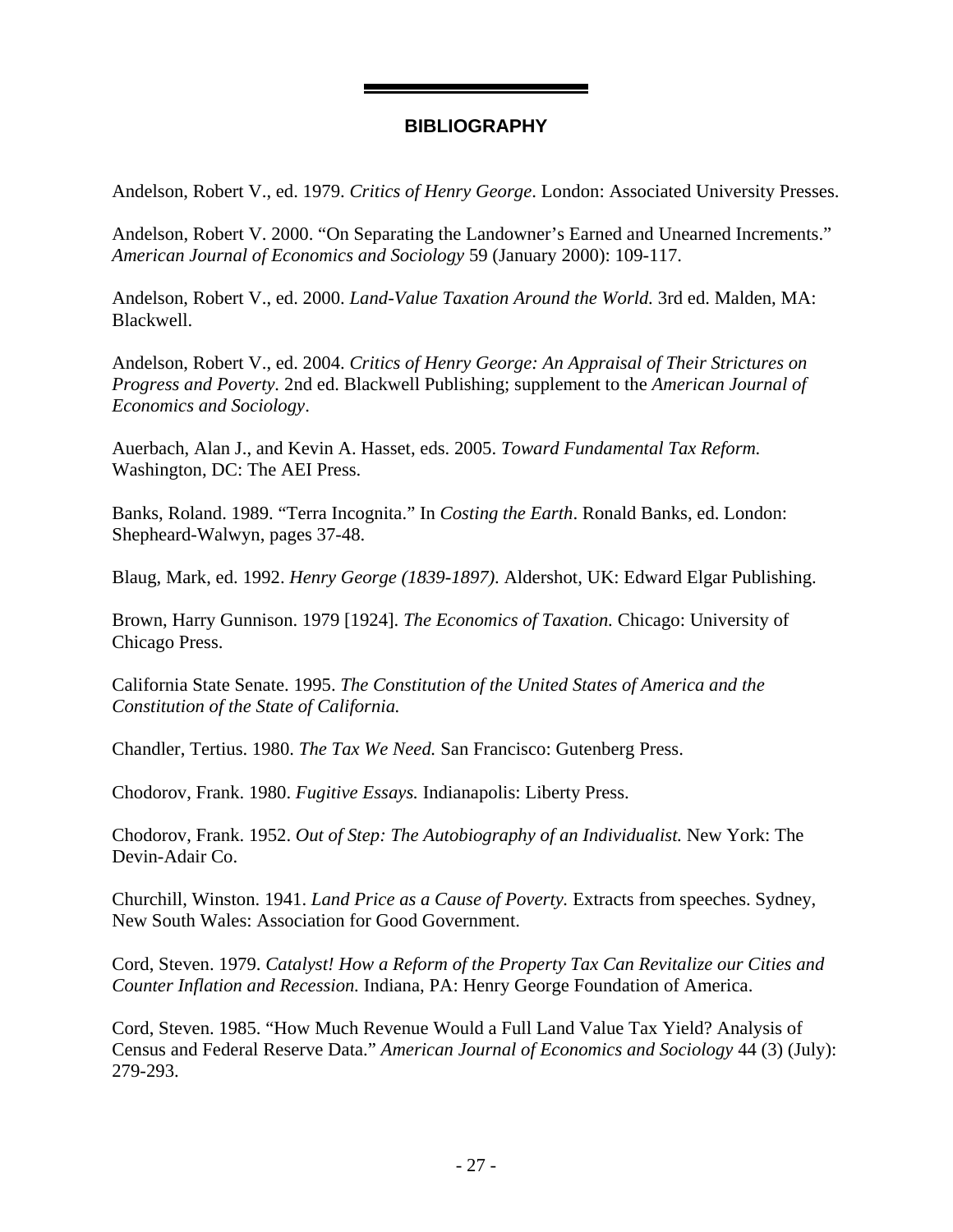Cord, Steven. 1991. "Land Rent is 20% of U.S. National Income for 1986." *Incentive Taxation.* July/August: 1-2.

Feder, Kris. 1996. "Geo-Economics." In *Beyond Neoclassical Economics*. Fred Foldvary, editor. Aldershot, UK: Edward Elgar Publishing, pages 41-60.

Fischel, William A. 1998. "The Ethics of Land Value Taxation Revisited: Has the Millennium Arrived Without Anyone Noticing?" In Dick Netzer, ed. *Land Value Taxation: Can it and Will it Work Today?* Cambridge, MA: Lincoln Institute of Land Policy, pages 1-23.

Foldvary, Fred. 1980. *The Soul of Liberty.* San Francisco: Gutenberg Press.

Foldvary, Fred. 1989. "Rental Income in the USA: the Mystery of the Missing Billions." In *Costing the Earth*. Ronald Banks, ed. London: Shepheard-Walwyn, pages 177-181.

Foldvary, Fred. 1994. *Public Goods and Private Communities*. Aldershot, UK: Edward Elgar Publishing.

Foldvary, Fred. 1997. "The Business Cycle: A Georgist-Austrian Synthesis." *American Journal of Economics and Sociology* 56 (4) (October): 521-541.

Foldvary, Fred. 2005. "Geo-Rent: A Plea to Public Economists." *Econ Journal Watch* 2 (1): 1- 12. <http://www.econjournalwatch.org/pdf/FoldvaryIntellectualTyrannyApril2005.pdf>

Friedman, Milton. 1978. "An Interview with Milton Friedman." *Human Events* 38 (46) (November 18): 14. Quoted also in Hooper, Charles. "Henry George." In *The Fortune Encyclopedia of Economics*. New York: Warner Books. 1993, page 790, and <http://www.econlib.org/library/Enc/bios/George.html>

Gaffney, Mason. 1964. *Containment Policies for Urban Sprawl.* Lawrence, KS: University of Kansas Publications.

Gaffney, Mason. 1970. "Adequacy of Land as a Tax Base." In *The Assessment of Land Value.* Daniel Holland, ed. Madison: University of Wisconsin Press.

Gaffney, Mason. 1994a. "Land as a Distinctive Factor of Production." In *Land and Taxation.* Nicolaus Tideman, ed. London: Shepheard-Walwyn, pages 39-102.

Gaffney, Mason. 1994b. "Neo-classical Economics as a Stratagem against Henry George." In *The Corruption of Economics.* London: Shepheard-Walwyn, pages 29-164.

Geiger, George. 1933. *The Philosophy of Henry George.* New York: The Macmillan Company.

George, Henry. 1879, 1975. *Progress and Poverty.* New York: Robert Schalkenbach Foundation.

George, Henry. 1890. *The Single Tax: What It Is and Why We Urge It.* Reprint. New York: Robert Schalkenbach Foundation.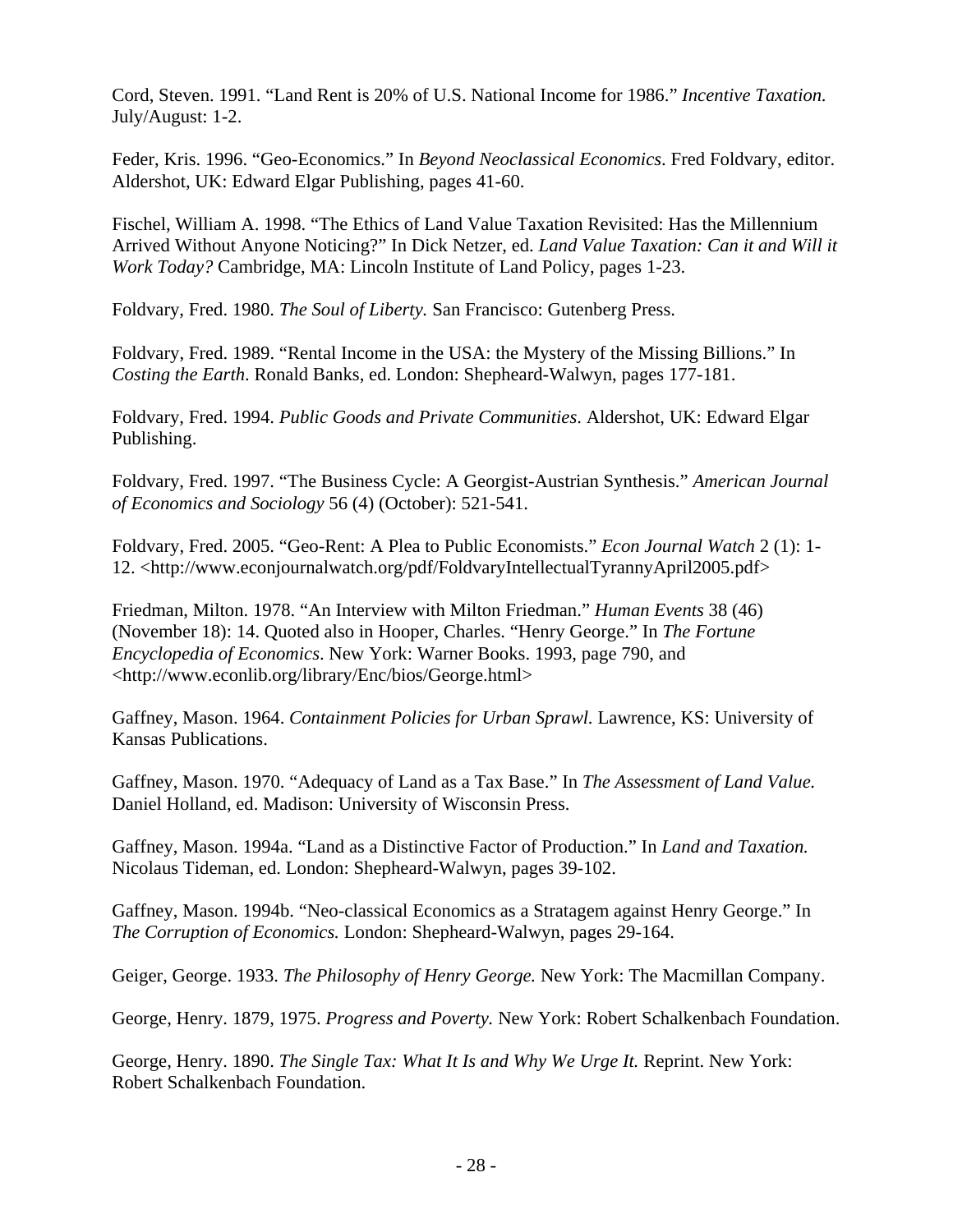Hall, Arthur P. 1995. *Compliance Costs of Alternative Tax Systems.* Special Brief. Washington: Tax Foundation.

Harris, C. Lowell. 1976. *Local Responsibility and Land Taxation.* Reprint No. 57. Washington: American Enterprise Institute.

Harris, C. Lowell, ed. 1983. *The Property Tax and Local Finance.* New York: Academy of Political Science.

Harrison, Fred. 1983. *The Power in the Land.* New York: Universe Books.

Harrison, Fred. 1998. *The Losses of Nations: Deadweight Politics versus Public Rent Dividends.* London: Othila Press.

Harwood, E.C. 1970. *Useful Economics.* Great Barrington, MA: American Institute for Economic Research.

Heath, Spencer. 1957. *Citadel, Market and Altar.* Baltimore: Science of Society Foundation.

Hecht, Leo. 1997. "Lev Nikolaevich Tolstoy: Tolstoy on Land, Possessions, Work, and the Single Tax." In *An Anthology of Single Land Tax Thought.* Kenneth C. Wenzer, ed. Rochester: University of Rochester Press, pages 377-402.

Hodgkiss, F.T. 1942. "Raffles of Singapore." *The Freeman* 5 (5) (March): 106-107.

Johannsen, Oscar B. 1997. "Frank Chodorov: Individualist Extraordinary." In *An Anthology of Single Land Tax Thought.* Kenneth C. Wenzer, ed. Rochester: University of Rochester Press, pages 439-455.

Lindholm, Richard W., and Arthur D. Lynn, Jr. 1982. *Land Value Taxation: The Progress and Poverty Centenary.* Madison: University of Wisconsin Press.

Lissner, Will, and Dorothy Burnham Lissner, eds. 1991. *George and the Scholars.* New York: Robert Schalkenbach Foundation.

Locke, John. 1947 [1690]. *Two Treatises of Government.* Thomas I. Cook, ed. New York: Hafner Press.

MacCallum, Spencer. 1970. *The Art of Community.* Menlo Park, CA: Institute for Humane Studies.

Meek, Ronald L., ed. 1963 [1756]. *The Economics of Physiocracy.* Cambridge, MA: Harvard University Press, pages 231-262.

Mill, James. 1824. *Elements of Political Economy.* London: Baldwin Cradock and Joy.

Miles, Mike. 1990. "What Is the Value of all U.S. Real Estate?" *Real Estate Review* 20 (2) (Summer): 69-75.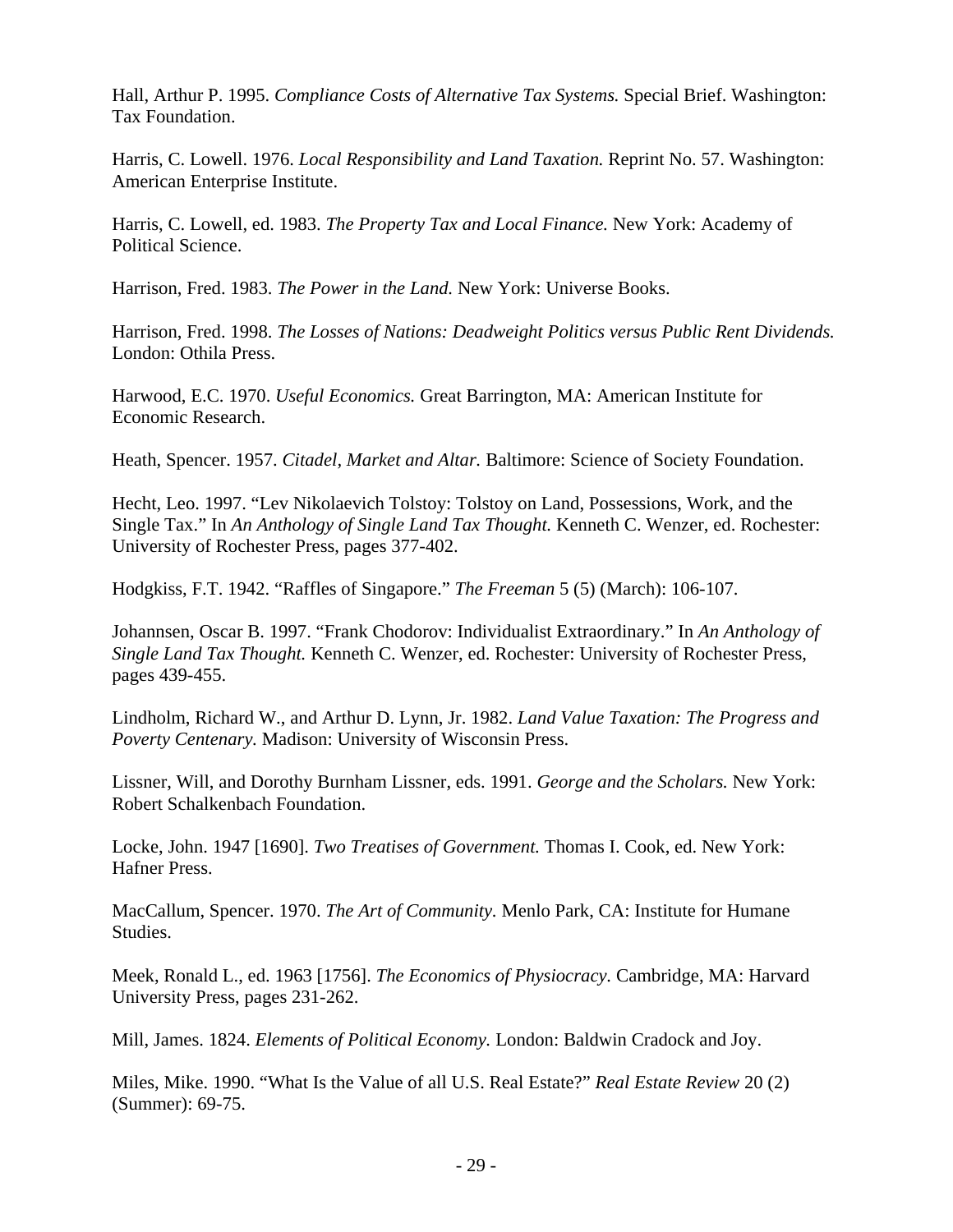Musgrave, Richard A., and Peggy B. Musgrave. 1989. *Public Finance in Theory and Practice.* New York: McGraw-Hill.

Nock, Albert Jay. 1935 [1959]. *Our Enemy the State.* Caldwell, ID: Caxton Printers.

Noyes, Richard, ed. 1991. *Now the Synthesis: Capitalism, Socialism, and the New Social Contract.* New York: Holmes & Meier.

Paine, Thomas. 1961 [1944]. *Thomas Paine: Representative Selections.* Harry Hayden Clark, ed. New York: Hill and Wang.

Ricardo, David. 1973 [1821]. *The Principles of Political Economy and Taxation.* 3rd ed. London and Melbourne: Dent.

Ryan, Christopher K. 1987. *Harry Gunnison Brown: Economist.* Boulder and London: Westview Press.

Rybeck, Walter. 1983. "The Property Tax as a Super User Charge." In *The Property Tax and Local Finance.* C. Lowell Harris, ed. New York: Academy of Political Science, pages 133-147.

Salvatore, Dominick, and Eugene Diulio. *Principles of Economics*. 2nd ed. New York: McGraw-Hill, 1996.

Schwartzman, Jack. 1997. "Thomas Paine." In *An Anthology of Single Land Tax Thought.* Kenneth C. Wenzer, ed. Rochester: University of Rochester Press, pages 133-158.

Silagi, Michael. 1984. "Land Reform in Kiaochow, China: From 1898 to 1914 the Menace of Disastrous Land Speculation Was Averted by Taxation." Susan N. Faulkner, translator. *American Journal of Economics and Sociology* 43 (2) (April): 167-177.

Smith, Adam. 1976 [1776]. *The Wealth of Nations*. Edwin Canaan, ed. Chicago: University of Chicago Press.

Spencer, Herbert. 1954 [1850]. *Social Statics*. Reprint. New York: Robert Schalkenbach Foundation.

Spooner, Lysander. n.d. [1852]. *An Essay on the Trial by Jury.* Mesa, AZ: Arizona Caucus Club. Originally published by Boston: John P. Jewett and Company.

Teti, Dennis. "The Socialist Idealism of 'Supply Side' Economics—Henry George's *Progress and Poverty*." *The Political Science Reviewer* 14 (Fall 1984): 195-228.

Tideman, T. Nicolaus. 1990. "Integrating Land-Value Taxation with the Internalization of Spatial Externalities." *Land Economics* 66 (3) (August): 341-355.

Tideman, Nicolaus. 1994. "The Economics of Efficient Taxes on Land." In *Land and Taxation.* Nicolaus Tideman, ed. London: Shepheard-Walwyn, pages 103-140.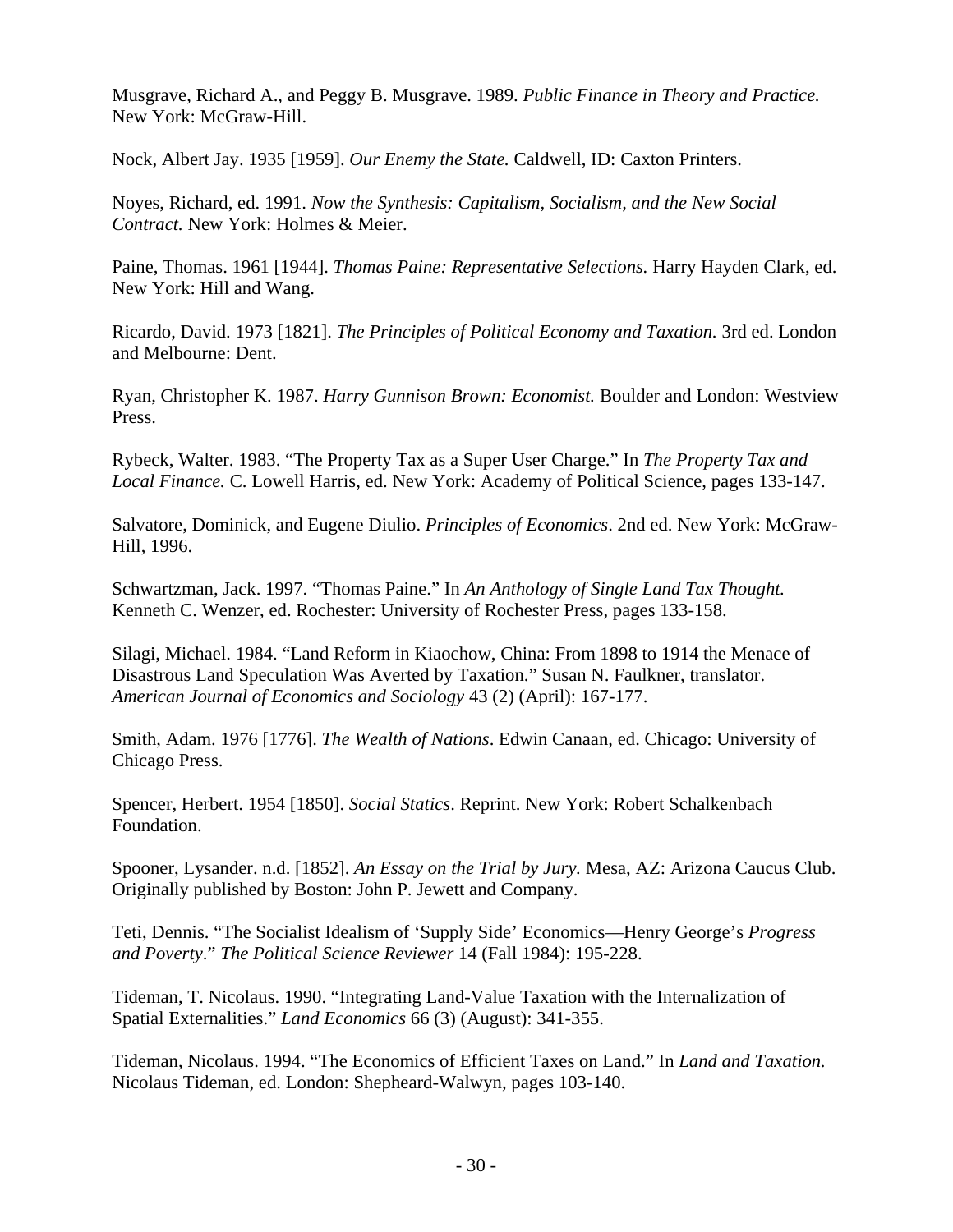Tideman, Nicolaus, and Florenz Plassman. 1998. "Taxed Out of Work and Wealth: The Costs of Taxing Labor and Capital." In *The Losses of Nations: Deadweight Politics versus Public Rent Dividends.* London: Othila Press, pages 146-174.

Tideman, Nicolaus, Ebere Akobundu, Andrew Johns, and Prapaiporn Wutthicharoen. 2002. "The Avoidable Excess Burden of Broad-Based U.S. Taxes." 2002. *Public Finance Review* 30 (5): 416-441. <economics.uchicago.edu/download/aeb.pdf>, accessed February 15, 2005. (The spreadsheet is at <http://www.econ.vt.edu/tideman/taxedout.htm>.)

Tolstoy, Lev, 1997 [1906]. "The Only Possible Solution to the Land Question." in Hecht, Leo. "Lev Nikolaevich Tolstoy: Tolstoy on Land, Possessions, Work, and the Single Tax." In *An Anthology of Single Land Tax Thought.* Kenneth C. Wenzer, ed. Rochester: University of Rochester Press, pages 377-402. (Reprinted from *Polnoe sobranie sochinenii* [Complete works]. Moscow. 1906. 36: 283-189, Kenneth Wenzer, translator.)

Vickrey, William. 1994. "The City as a Fir.," In *Public Economics.* Cambridge: Cambridge University Press, pages 339-349.

Wenzer, Kenneth C., ed. 1997. *An Anthology of Single Land Tax Thought,* Vol. III. Rochester: University of Rochester Press.

Wicksell, Knut. 1958. "A New Principle of Just Taxation." In *Classics in the Theory of Public Finance.* R. A. Musgrave and Alan T. Peacock, eds. London: Macmillan & Co., pages 72-116.

Wunderlich, Gene, ed. 1993. *Land Ownership and Taxation in American Agriculture.* Boulder, CO: Westview Press.

Young, John. 1996. *The Natural Economy.* London: Shepheard-Walwyn.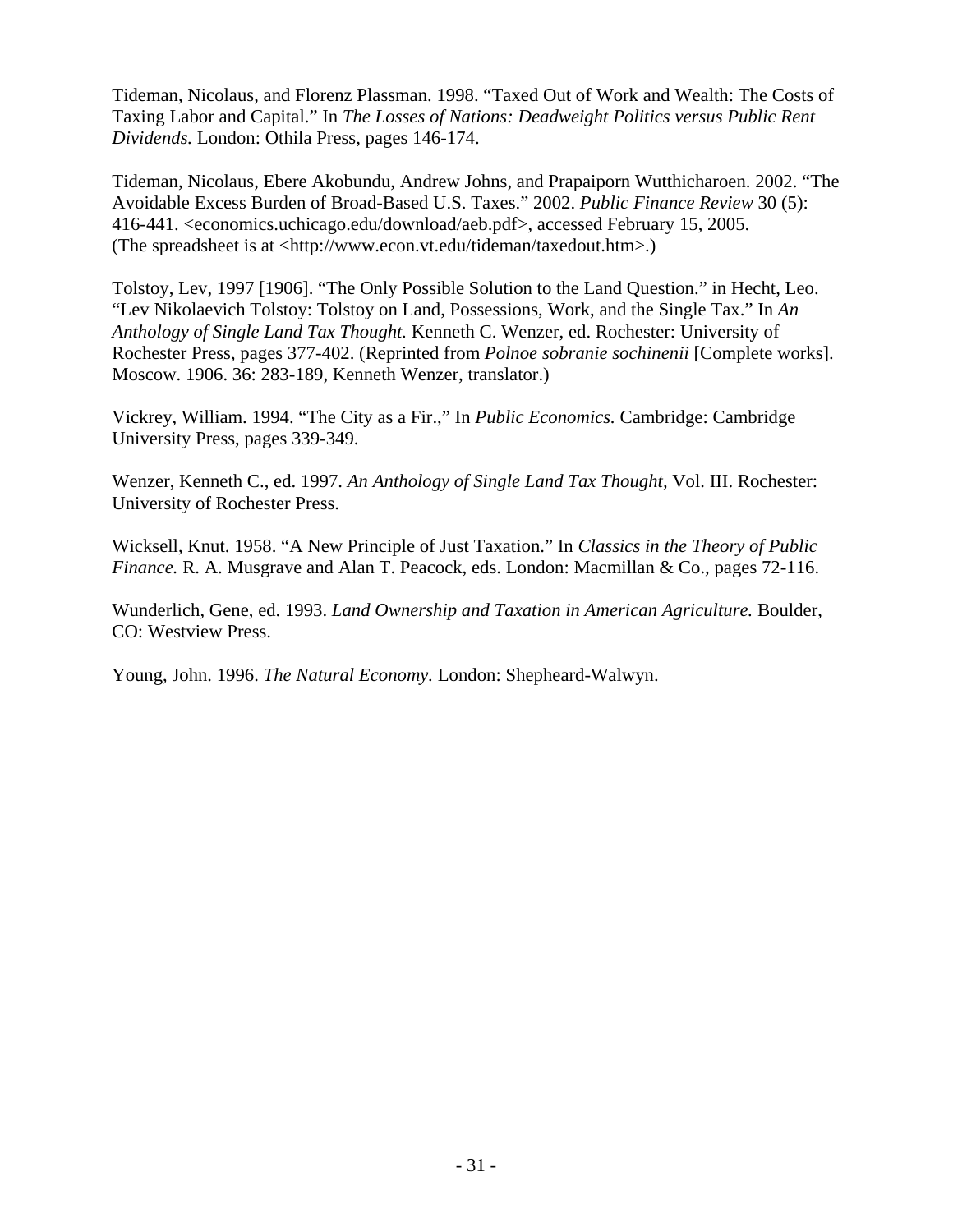#### **FOR FURTHER INFORMATION**

American Monetary Institute P.O. Box 601 Valatie, NY 12184 Stephen Zarlenga, Director phone 847/359-6463 ami@taconic.org

Arden Georgist Gild 1908 Sherwood Road Arden, DE 19810

Association for Georgist Studies 14 West 68th Street #4 New York, NY 10023 Polly Cleveland, Director phone 212/873-2982 polly@prdi.org www.georgiststudies.org

Benjamin Banneker Center for Economic Justice and Progress 647 Plymouth Road Baltimore, MD 21229 Hanno Beck, President phone 410/744-0521 banneker@progress.org www.progress.org, www.askhenry.com, www.prosperidad.org

Better Cities Committee of Illinois P.O. Box 57 Evanston, IL 60204 Scott Walton, Director phone 847/475-0391 swalton@surfbest.net

Camp Hank Chautauqua P.O. Box 45 Georgetown, CA 95364 David Giesen, Director phone 415/452-8860 telekosmos@yahoo.com

Center for Public Dialogue 3152 Gracefield Road #519 Silver Spring, MD 20904 Walt Rybeck, Director phone 301/933-0277 waltrybeck@aol.co

Center for the Study of Economics 2000 Century Plaza #238 Columbia, MD 21044 Steven B. Cord, President phone 410/740-1177

Common Ground 1118 Central Avenue Beloit, WI 53511 Nadine Stoner, President NadStoner@aol.com

Council of Georgist Organizations 121 East 30th Street New York, NY 10016 phone 212/889-8020 www.progress.org/cgo/

Earth Rights Institute P.O. Box 328 Scotland, PA 17254 Alanna Hartzok, Co-Director phone 717/264-0957 fax 717/264-0957 earthrts@pa.net www.earthrights.net

Earth Sharing Associates Box 230316, Ansonia Station New York, NY 10023 Mark A. Sullivan markaelred@hotmail.com

Fairhope Single Tax Advocates P.O. Box 757 Fairhope, AL 36533-0757 Claude Arnold, President phone 251/928-0982 mamadian6@cs.com

Fairness in Taxation 114 Ames Street Sharon, MA 02067 Ernest Kahn ekahn3086@comcast.net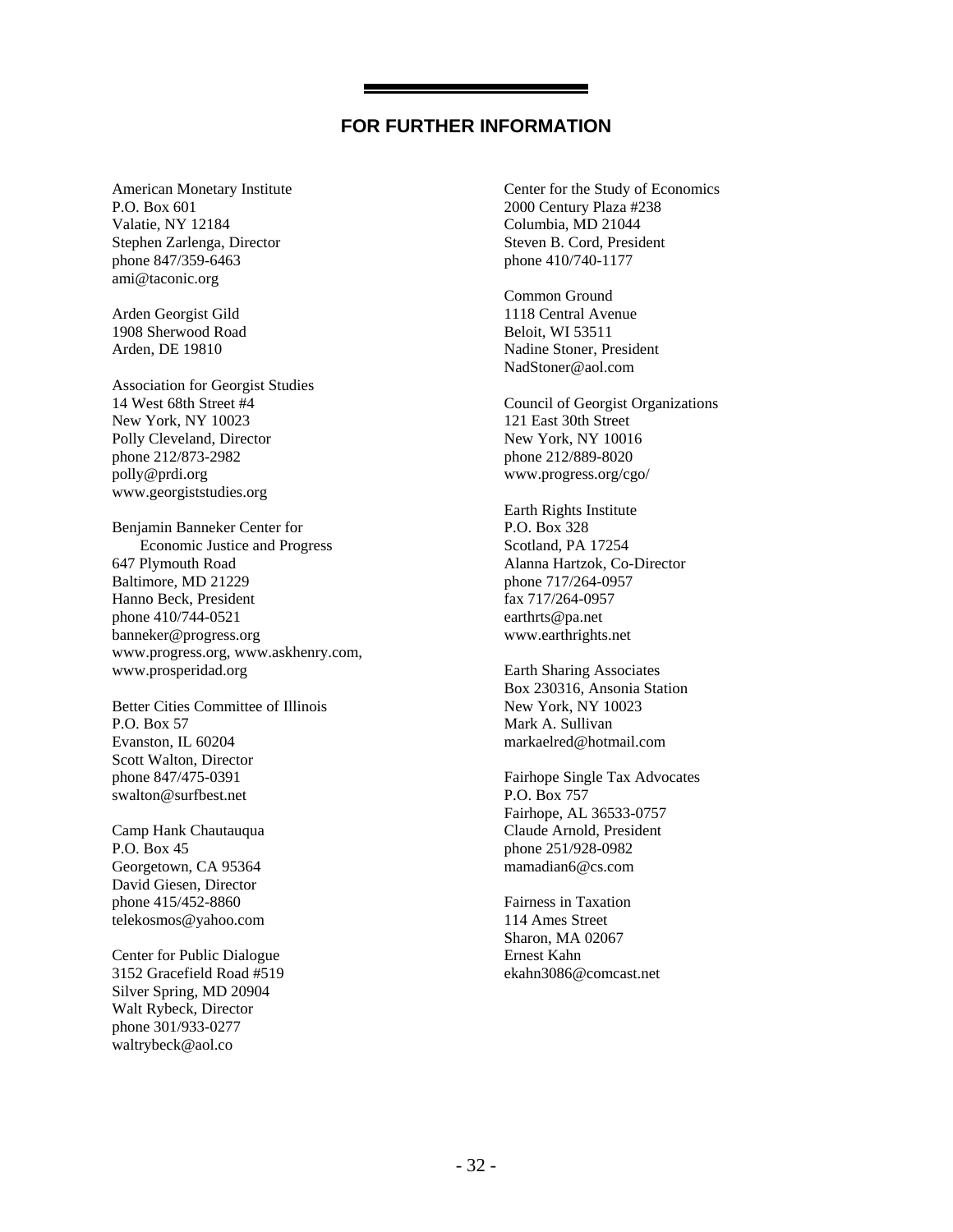Forum on Geonomics 3604 SE Morrison Portland, OR 97212 Jeff Smith phone 503/234-0809 jjs@geonomics.org www.geonomics.org

Foundation for Economic Justice 3858 Front Street San Diego, CA 92103 George Babilot, Treasurer phone 619/299-1168

Global Ecovillage, Inc. P. O. Box 5209 Oracle, AZ 85623 Phil Hawes, Director phone 520/896-3303 philhawes@theriver.com

*Georgist Journal* Henry George Institute 121 East 30th Street New York, NY 10016 Lindrith Davies, Editor

Henry George Foundation of America 1518 Walnut Street #608 Philadelphia, PA 19102 Josh Vincent, Director phone 215/545-6004 fax 215/988-9951 manager@urbantools.net www.urbantools.net

Henry George School of Social Science 121 East 30th Street New York, NY 10016 Cay Hehner, Director of Education phone 212/889-8020 fax 212/889-8953 hengeoschool@worldnet.att.net www.henrygeorgeschool.org

Lincoln Foundation 4835 East Cactus Road #270 Scottsdale, AZ 85254 phone 602/393-4300 KatieLincoln@lincolninst.org www.lincolninst.org

LVT Institute P.O. Box 635 Mastic Beach, NY 11951-0635 Charles Ellinger, Director charlesellinger@yahoo.com

Mobility Policy Institute 3945 Newdale Road #36 Chevy Chase, MD 20815 Edward H. Clarke edward\_clarke@hotmail.com http://clarke.pair.com

Pennsylvania Fair Tax Coalition 107 East Main Street #300 Norristown, PA 19401-4916 Jacob Himmelstein phone 610/277-5785 fax 610/277-5786 jhimmel441@naea.org

Public Revenue Education Council 6228 Pershing Avenue St Louis, MO 63130-4801 Al Katzenburger, President phone 314/727-8661

Robert Schalkenbach Foundation 149 Madison Avenue #601 New York, NY 10016-6713 Mark A. Sullivan, Administrative Director phone 212/683-6424 fax 212/683-6454 schalkenba@aol.com www.schalkenbach.org

School of Cooperative Individualism 202 Horse Shoe Court Cherry Hill, NJ 08034 Edward J. Dodson, Director phone 856/428-3472 scimail@comcast.net www.cooperativeindividualism.org

School of Living 215 Julian Woods Lane Julian PA 16844 Ann Wilken, Manager phone 814/355-8026 abwilken@aol.com

Tax Revolt in Progress P.O. Box 4156 Forest Hills, NY 11375 Felice Gruskin, Director phone 718/520-6756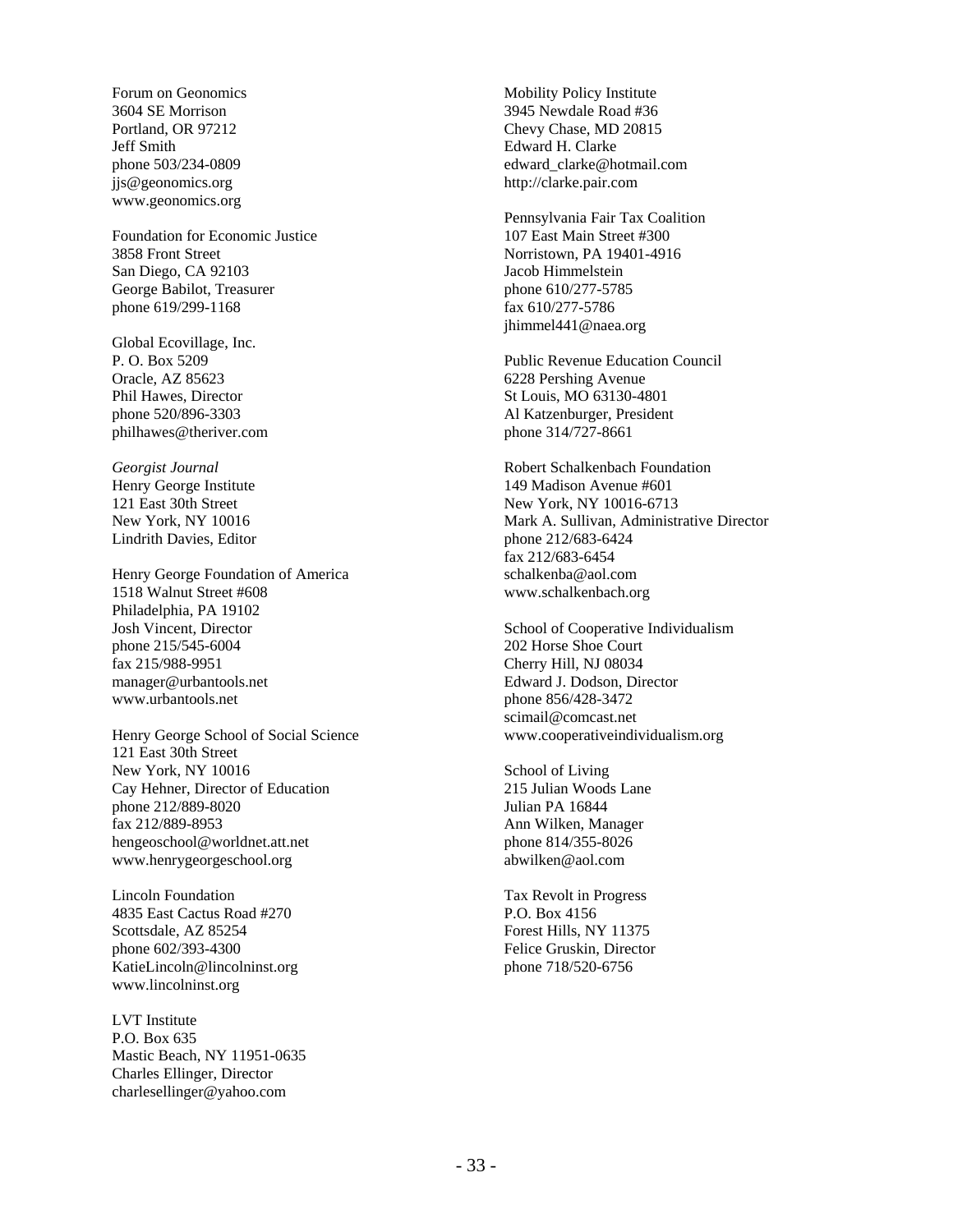#### **ENDNOTES**

1. Stephen Gold, "Taxes," *Intellectual Ammunition*, February/March 1998, The Heartland Institute.

2. "America Celebrates Tax Freedom Day" (April 17, 2005). <http://www.taxfoundation.org/news/show/52.html> Accessed May 22, 2005.

3. Murray N. Rothbard, "Free Market," in *The Fortune Encyclopedia of Economics*, David R. Henderson, editor (New York, NY: Time Inc., 1993), page 638.

4. Joseph J. Minarik, "Taxation, A Preface," in *The Fortune Encyclopedia of Economics*, David R. Henderson, editor (New York, NY: Time Inc., 1993), page 309.

5. Adam Smith, *The Wealth of Nations*, Volume 2, Edwin Canaan, editor (Chicago, IL: University of Chicago Press, 1976, 1776), pages 349-352.

6. Henry George, *Progress and Poverty* (New York, NY: Robert Schalkenbach Foundation, 1879 [1975]), pages 408-421.

7. "An Interview with Milton Friedman," *Human Events 38* (46) (November 18, 1978), page 14. Quoted also in Charles Hooper, "Henry George," *The Fortune Encyclopedia of Economics*, New York: Warner Books, 1993, page 790, and <http://www.econlib.org/library/Enc/bios/George.html>.

8. Fred Foldvary, "Geo-Rent: A Plea to Public Economists." *Econ Journal Watch*, Vol. 2, No. 1., pages 1-12. <http://www.econjournalwatch.org/pdf/FoldvaryIntellectualTyrannyApril2005.pdf>

9. See Spencer Heath, *Citadel, Market and Altar* (Baltimore, MD: Science of Society Foundation, 1957), pages 77-80, and Lysander Spooner, *An Essay on the Trial by Jury* (Mesa, AZ: Arizona Caucus Club, n.d.), page 146. Originally published by Boston, MA: John P. Jewett and Company, 1852.

10. François Quesnay, "The 'General Maxims for the Economic Government of an Agricultural Kingdom,'" in *The Economics of Physiocracy,* Ronald L. Meek, editor (Cambridge, MA: Harvard University Press, 1963), pages 231-262. [First published 1756].

11. John Locke, *Two Treatises of Government,* Thomas I. Cook, editor (New York, NY: Hafner Press, 1947, 1690), page 143.

12. Ibid., page 34.

13. Ibid., page 134.

14. Adam Smith, *The Wealth of Nations*, supra note 5, page 370.

15. Letter to James Madison's father, written at Fontainebleau, October 28, 1785; found in Ford's edition of *Jefferson's Writings*, Federal Edition (New York, NY: Putnam's, 1904), Vol. VIII, page 196, cited in George Geiger, *The Philosophy of Henry George* (New York, NY: The Macmillan Company, 1933), page 191.

16. Letter to J. Lithgrow; found in Ford's *Jefferson's Writings*, Vol. IV, pages 86-87, cited in George Geiger, ibid., page 191.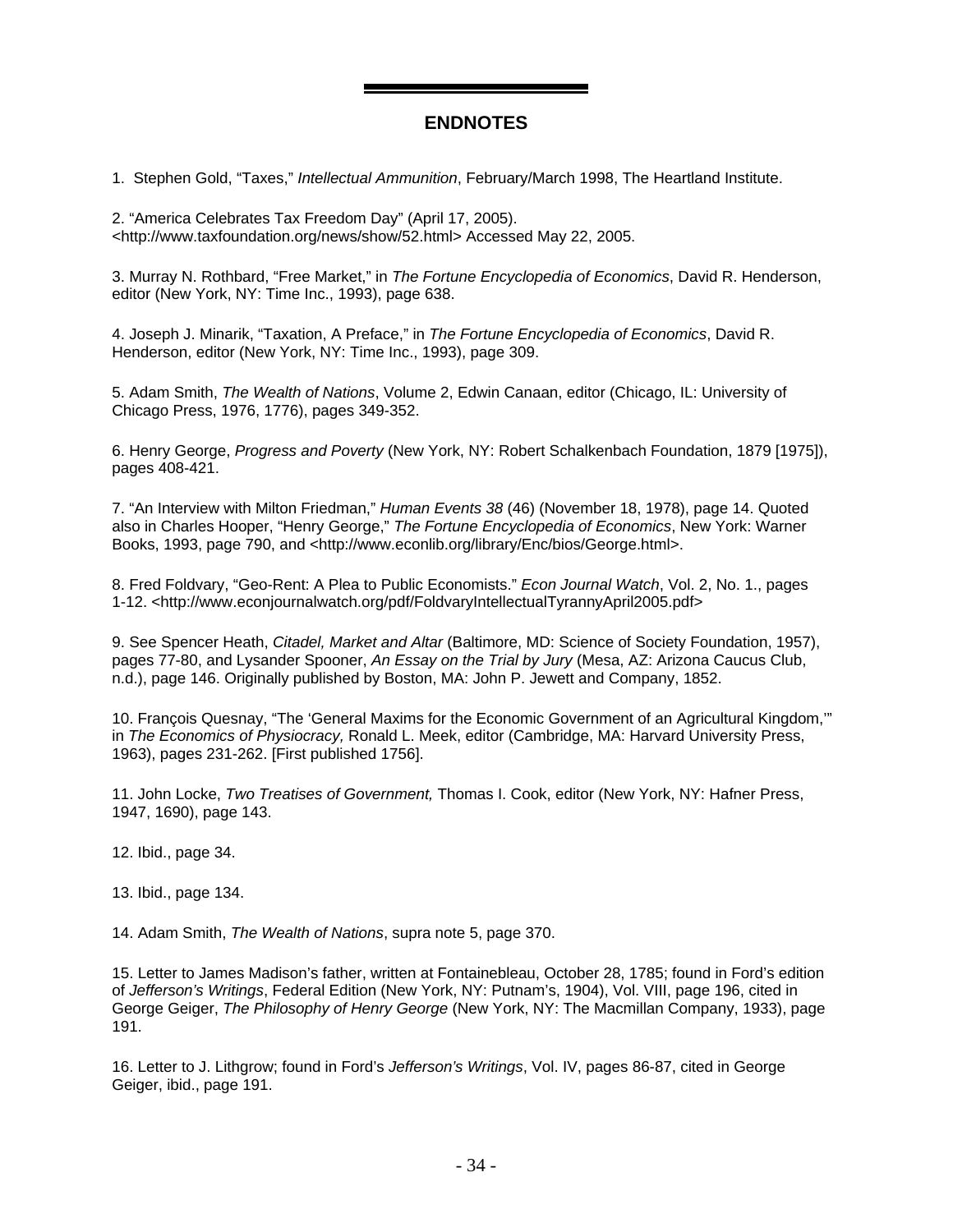17. California State Senate, *The Constitution of the United States of America and the Constitution of the State of California,* 1995.

18. The U.S. Constitution expanded the powers of the federal government to include indirect taxes (which technically include income taxes, including taxes on the activity of generating rent) and changed the basis of direct taxes paid by the states from land value to population. The federal government abandoned direct taxes on real estate, apportioned by population, in 1861, because representatives of the western states objected they had much less wealth per capita than did the northeastern states.

19. Jack Schwartzman, "Thomas Paine," in *An Anthology of Single Land Tax Thought*, Kenneth C. Wenzer, editor (Rochester, NY: University of Rochester Press, 1997), pages 133-158.

20. Thomas Paine, "Agrarian Justice," in *Thomas Paine: Representative Selections*, Harry Hayden Clark, editor (New York, NY: Hill and Wang, 1961 [1944]), page 338.

21. Alan Auerbach and Kevin Hasset, editors, *Toward Fundamental Tax Reform*. (Washington, DC: AEI Press), page 2.

22. Léon Walras, *Studies in Social Economics* (Lausanne, Switzerland: F. Rouge and Co., 1896), Book II, section 8. Unpublished transcript by Mason Gaffney, 1967.

23. Knut Wicksell, "A New Principle of Just Taxation," in *Classics in the Theory of Public Finance,* R. A. Musgrave and Alan T. Peacock, editors (London: Macmillan & Co., 1958), pages 113-114.

24. "Housing Wealth Has Greater Effect Than Stocks, New Study Shows," National Association of Realtors, 2004.

<http://www.realtor.org/publicaffairsweb.nsf/Pages/HousingWealthHasGreaterEffectThanStocks?OpenDo cument>, accessed February 15, 2005.

25. Albert Jay Nock, *Our Enemy the State* (Caldwell, ID: Caxton Printers, 1959 [1935]), page 105.

26. Frank Chodorov, *Out of Step: The Autobiography of an Individualist* (New York, NY: The Devin-Adair Co., 1952), page 52, cited in Oscar B. Johannsen, "Frank Chodorov: Individualist Extraordinary," in *An Anthology of Single Land Tax Thought*, Kenneth C. Wenzer, editor (Rochester, NY: University of Rochester Press, 1997), pages 440-441.

27. Ibid., page 278.

28. See, for example, Robert V. Andelson, "On Separating the Landowner's Earned and Unearned Increments," *American Journal of Economics and Sociology* 59 (January 2000), pages 109-117.

29. Arthur P. Hall, *Compliance Costs of Alternative Tax Systems*, Special Brief (Washington, DC: Tax Foundation, June 1995). See also http://www.ncpa.org/~ncpa/pi/taxes/pdtx.html.

30. Henry George, supra note 6, pages 433-434.

31. For a derivation of a "universal ethic" that applies to all humanity, see Free Foldvary, *The Soul of Liberty* (San Francisco, CA: The Gutenberg Press, 1980).

32. Henry George, supra note 6, pages 419-420.

33. See, for example, Robert V. Andelson, "Neo-Georgism," in *Critics of Henry George* (London, England: Associated University Presses, 1979), pages 381-391. George "is not content merely to predict a marked diminution in crime and vice which stem from the brutalizing effects of poverty, but pictures a veritable